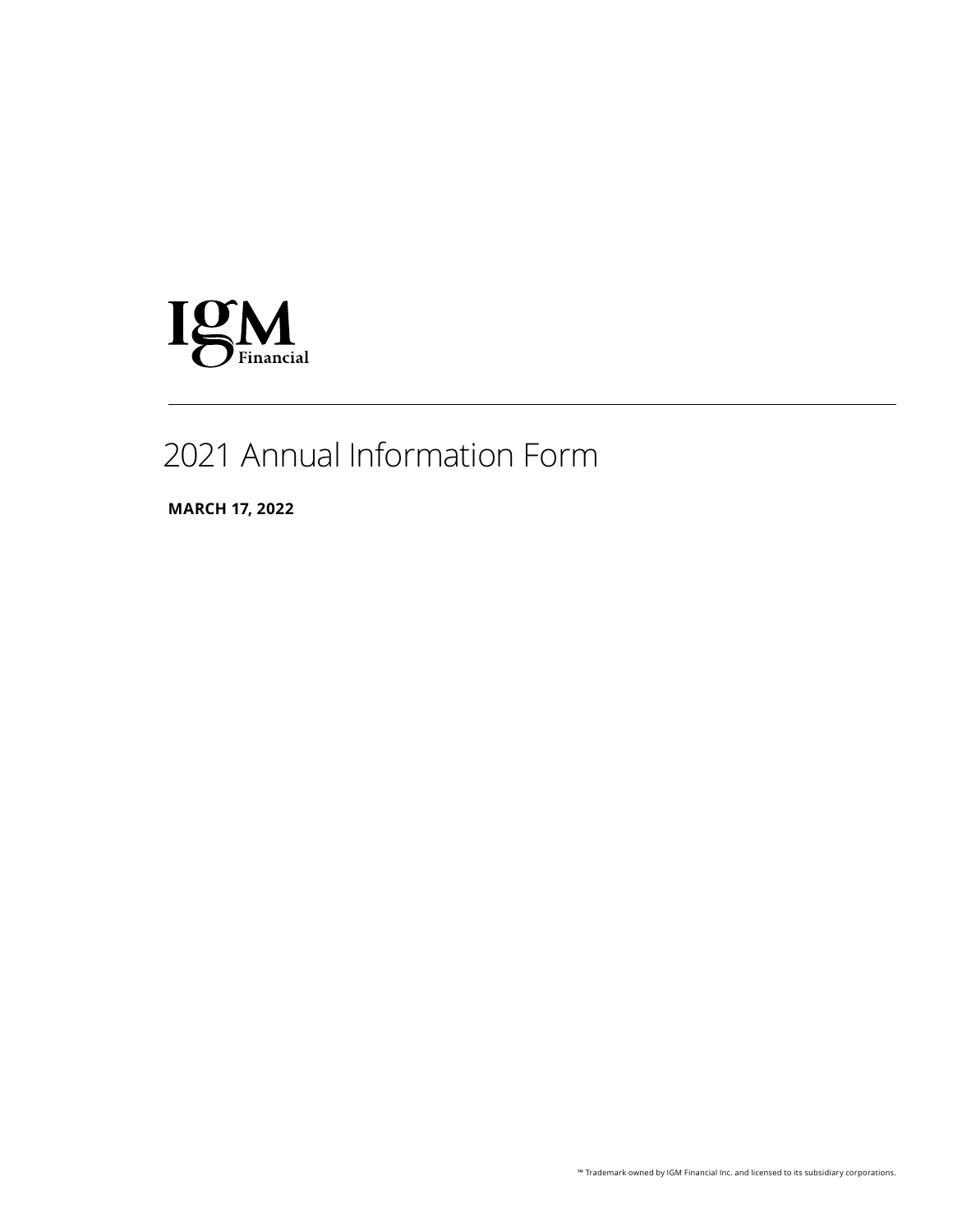## IGM Financial Inc. **ANNUAL INFORMATION FORM INDEX**

|                                                              | Page reference          |                     |                 |
|--------------------------------------------------------------|-------------------------|---------------------|-----------------|
|                                                              | Annual information form | 2021 Annual Report* | Proxy Circular* |
| GENERAL                                                      | 3                       |                     |                 |
| Documents Incorporated by Reference                          | 3                       |                     |                 |
| Forward-Looking Information                                  | 3                       |                     |                 |
| <b>CORPORATE STRUCTURE</b>                                   | 5                       |                     |                 |
| Incorporation                                                | 5                       |                     |                 |
| Subsidiaries and Corporate Structure                         | 5                       |                     |                 |
| DESCRIPTION OF BUSINESS                                      | 6                       | $19 - 90$           |                 |
| Environmental, Social and Governance Approach                | 6                       | $81 - 84$           |                 |
| Risk Factors                                                 | 6                       | $70 - 84$           |                 |
| DEVELOPMENT OF BUSINESS OVER THE LAST THREE YEARS            | 7                       | $19 - 90$           |                 |
| DIVIDEND POLICY                                              | 8                       |                     |                 |
| DESCRIPTION OF CAPITAL STRUCTURE                             | 9                       |                     |                 |
| General Description                                          | 9                       |                     |                 |
| Ratings                                                      | 10                      |                     |                 |
| Payments to Rating Organizations                             | 11                      |                     |                 |
| MARKET FOR SECURITIES                                        | 12                      |                     |                 |
| Common Shares                                                | 12                      |                     |                 |
| DIRECTORS AND OFFICERS                                       | 13                      |                     |                 |
| <b>Directors</b>                                             | 13                      |                     | $19 - 35$       |
| <b>Executive Officers</b>                                    | 14                      |                     |                 |
| Shareholdings of Directors and Executive Officers            | 15                      |                     |                 |
| LEGAL PROCEEDINGS AND REGULATORY ACTIONS                     | 15                      | $77 - 78$           |                 |
| Legal Proceedings                                            | 15                      |                     |                 |
| Regulatory Actions                                           | 15                      |                     |                 |
| TRANSFER AGENTS AND REGISTRARS                               | 15                      |                     |                 |
| INTERESTS OF EXPERTS                                         | 15                      |                     |                 |
| AUDIT COMMITTEE                                              | 16                      |                     |                 |
| Audit Committee Charter                                      | 16                      |                     |                 |
| Composition of Audit Committee                               | 16                      |                     |                 |
| Relevant Education and Experience of Audit Committee Members | 16                      |                     |                 |
| Pre-approval Policy                                          | 17                      |                     |                 |
| <b>External Auditor Services Fees</b>                        | 17                      |                     |                 |
| ADDITIONAL INFORMATION                                       | 18                      |                     |                 |
| APPENDIX A                                                   | 19                      |                     |                 |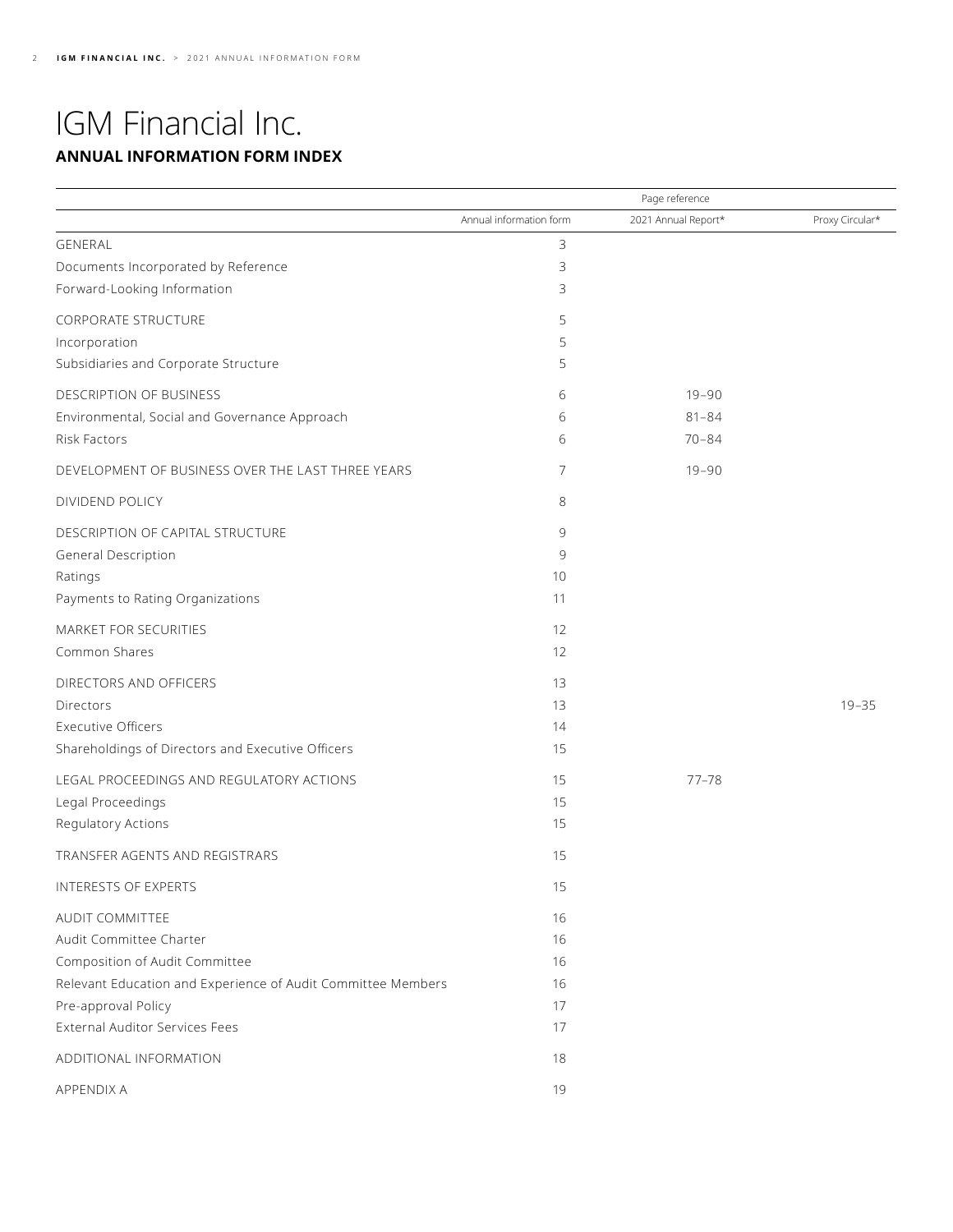## <span id="page-2-0"></span>General

This Annual Information Form is intended to provide material information about IGM Financial Inc. ("IGM Financial" or the "Corporation") and its business.

Unless otherwise specified, this Annual Information Form presents information as at December 31, 2021 and all amounts are expressed in Canadian dollars unless noted otherwise.

### **DOCUMENTS INCORPORATED BY REFERENCE**

Parts of the 2021 Annual Report of IGM Financial Inc. for the year-ended December 31, 2021 ("2021 Annual Report") and parts of the Management Proxy Circular dated February 18, 2022 respecting the May 6, 2022 meeting of the Corporation's shareholders ("Proxy Circular") are incorporated by reference into this Annual Information Form. Both the 2021 Annual Report and the Proxy Circular can be found on SEDAR at [www.sedar.com](http://www.sedar.com).

## **FORWARD-LOOKING STATEMENTS**

Certain statements in this Annual Information Form and the documents incorporated by reference, other than statements of historical fact, are forward-looking statements based on certain assumptions and reflect IGM Financial's and its subsidiaries' current expectations. Forward-looking statements are provided for the purposes of assisting the reader in understanding the Corporation's financial position and results of operations as at and for the periods ended on certain dates and to present information about management's current expectations and plans relating to the future and readers are cautioned that such statements may not be appropriate for other purposes. These statements may include, without limitation, statements regarding the operations, business, financial condition, expected financial results, performance, prospects, opportunities, priorities, targets, goals, ongoing objectives, strategies and outlook of the Corporation and its subsidiaries, as well as the outlook for North American and international economies, for the current fiscal year and subsequent periods. Forward-looking statements include statements that are predictive in nature, depend upon or refer to future events or conditions, or include words such as "expects", "anticipates", "plans", "believes", "estimates", "seeks", "intends", "targets", "projects", "forecasts" or negative versions thereof and other similar expressions, or future or conditional verbs such as "may", "will", "should", "would" and "could".

This information is based upon certain material factors or assumptions that were applied in drawing a conclusion or making a forecast or projection as reflected in the forward-looking statements, including the perception of historical trends, current conditions and expected future developments, as well as other factors that are believed to be appropriate in the circumstances. While the Corporation considers these assumptions to be reasonable based on information currently available to management, they may prove to be incorrect.

By its nature, this information is subject to inherent risks and uncertainties that may be general or specific and which give rise to the possibility that expectations, forecasts, predictions, projections or conclusions will not prove to be accurate, that assumptions may not be correct and that objectives, strategic goals and priorities will not be achieved.

A variety of factors, many of which are beyond the Corporation's and its subsidiaries' control, affect the operations, performance and results of the Corporation, and its subsidiaries, and their businesses, and could cause actual results to differ materially from current expectations of estimated or anticipated events or results. These factors include, but are not limited to: the impact or unanticipated impact of general economic, political and market factors in North America and internationally, interest and foreign exchange rates, global equity and capital markets, management of market liquidity and funding risks, changes in accounting policies and methods used to report financial condition (including uncertainties associated with critical accounting assumptions and estimates), the effect of applying future accounting changes, operational and reputational risks, business competition, technological change, changes in government regulations and legislation, changes in tax laws, unexpected judicial or regulatory proceedings, catastrophic events, outbreaks of disease or pandemics (such as COVID-19), the Corporation's and its subsidiaries' ability to complete strategic transactions, integrate acquisitions and implement other growth strategies, and the Corporation's and its subsidiaries' success in anticipating and managing the foregoing factors.

The reader is cautioned that the foregoing list of factors is not exhaustive of the factors that may affect any of the Corporation's forward-looking statements. The reader is also cautioned to consider these and other factors, uncertainties and potential events carefully and not place undue reliance on forward-looking statements.

Other than as specifically required by applicable Canadian law, the Corporation undertakes no obligation to update any forward-looking statements to reflect events or circumstances after the date on which such statements are made, or to reflect the occurrence of unanticipated events, whether as a result of new information, future events or results, or otherwise.

Additional information about the risks and uncertainties of the Corporation's business and material factors or assumptions on which information contained in forwardlooking statements is based is provided in its disclosure materials, including this Annual Information Form and its most recent Management's Discussion and Analysis, filed with the securities regulatory authorities in Canada, available at [www.sedar.com](http://www.sedar.com).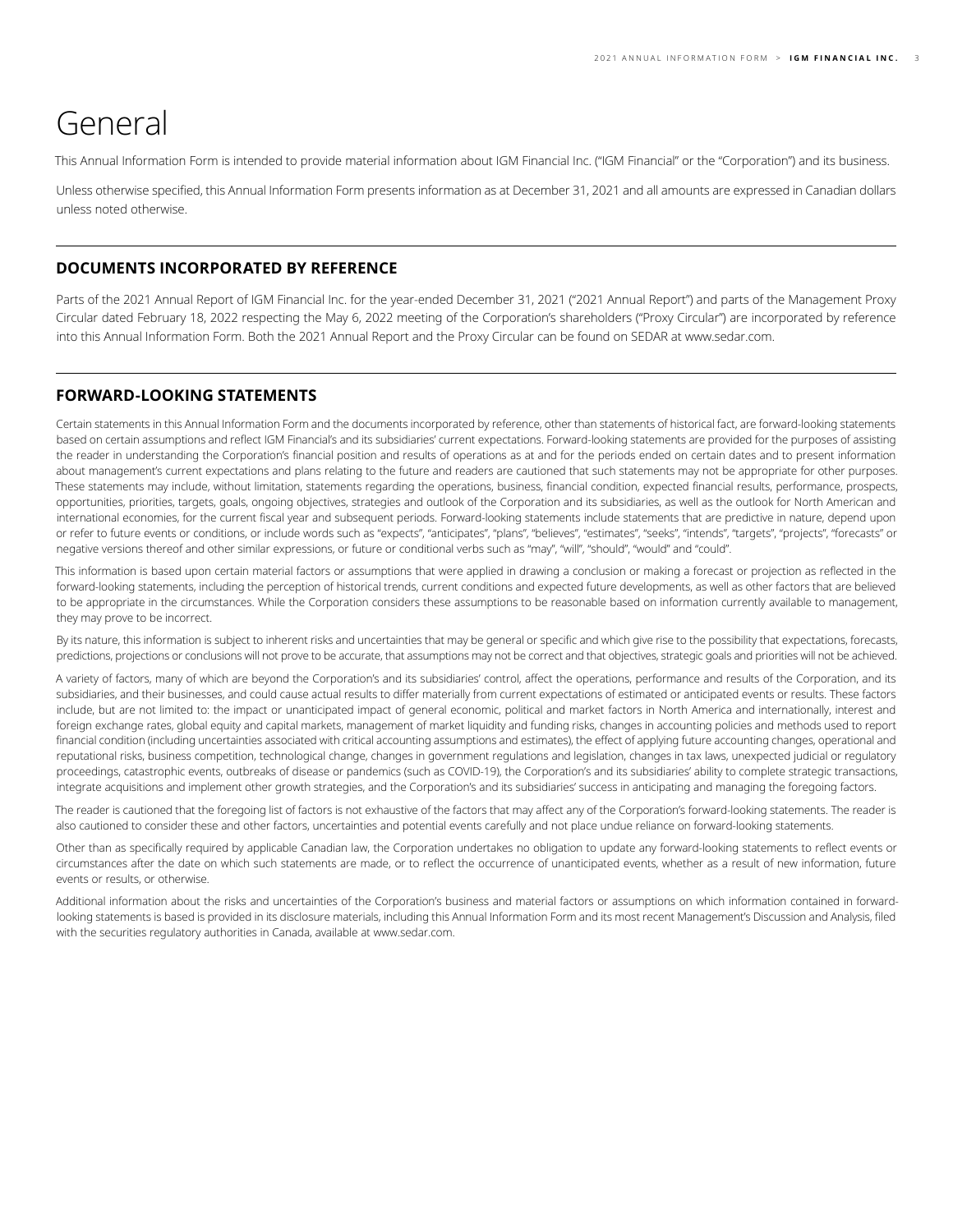### **NON-IFRS FINANCIAL MEASURES AND ADDITIONAL IFRS MEASURES**

This Annual Information Form and the documents incorporated by reference contain non-IFRS financial measures and additional IFRS measures. Net earnings available to common shareholders, which is an additional measure in accordance with International Financial Reporting Standards (IFRS), may be subdivided into two components consisting of:

- > adjusted net earnings available to common shareholders; and
- > other items, which include the after-tax impact of any item that management considers to be of a non-recurring nature or that could make the period-over- period comparison of results from operations less meaningful.

Terms by which non-IFRS financial measures are identified include but are not limited to "adjusted net earnings available to common shareholders", "adjusted earnings per share", "adjusted return on average common equity" and other similar expressions used to provide management and investors with additional measures to assess earnings performance. As well, "earnings before interest and taxes (EBIT)", "adjusted earnings before interest and taxes (Adjusted EBIT)", "earnings before interest, taxes, depreciation and amortization before sales commissions (EBITDA before sales commissions)" and "earnings before interest, taxes, depreciation and amortization after sales commissions (EBITDA after sales commissions)" are also non-IFRS financial measures. EBIT, Adjusted EBIT, EBITDA before sales commissions and EBITDA after sales commissions are alternative measures of performance utilized by management, investors and investment analysts to evaluate and analyze the Corporation's results. EBITDA before sales commissions excludes all mutual fund sales commissions and is comparable to prior periods. EBITDA after sales commissions includes all sales commissions and highlights aggregate cash flows. Other items of a non-recurring nature, or that could make the period-over-period comparison of results from operations less meaningful, are further excluded to arrive at EBITDA before sales commissions and EBITDA after sales commissions.

However, non-IFRS financial measures do not have standard meanings prescribed by IFRS and are not directly comparable to similar measures used by other companies.

Terms by which additional IFRS measures are identified include "earnings before income taxes" and "net earnings available to common shareholders". Additional IFRS measures are used to provide management and investors with additional measures to assess earnings performance. These measures are considered additional IFRS measures as they are in addition to the minimum line items required by IFRS and are relevant to an understanding of the entity's financial performance.

Please refer to the appropriate reconciliations of these non-IFRS financial measures to measures prescribed by IFRS in Tables 1 to 4 on pages 21, and 24 to 26 of the 2021 Annual Report.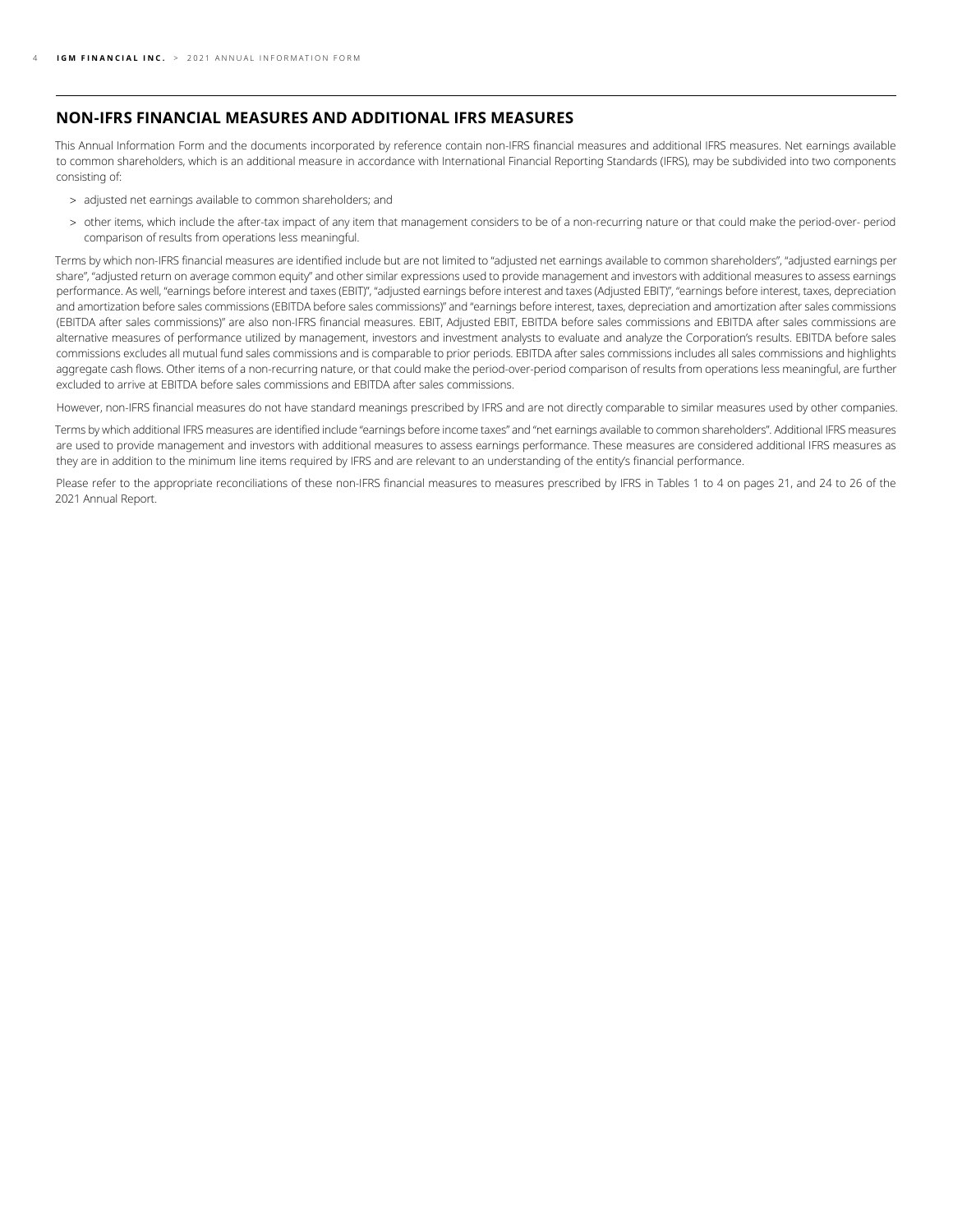## <span id="page-4-0"></span>Corporate Structure

### **INCORPORATION**

IGM Financial was incorporated under the Canada Business Corporations Act on August 3, 1978 and its capital structure reorganized by Articles of Amendment effective September 19, 1986. Its name was changed to IGM Financial Inc. by Articles of Amendment effective April 30, 2004 and its Articles of Incorporation and all Articles of Amendment were re-stated by Restated Articles of Incorporation effective April 30, 2004 (the "Articles"). The Articles were further amended on December 7, 2009 to create First Preferred Shares, Series B.

The Corporation is a subsidiary of Power Corporation of Canada and its registered and head office is located at 447 Portage Avenue, Winnipeg, Manitoba, R3B 3H5.

## **SUBSIDIARIES AND CORPORATE STRUCTURE**

The following chart details IGM Financial's corporate structure as of December 31, 2021, including its principal and certain other subsidiaries, and certain investee companies. The chart also provides the jurisdiction of incorporation and the approximate percentages of participating equity securities beneficially owned (unless otherwise indicated, such percentages also represent the approximate percentages of votes attached to voting securities beneficially owned, or over which control or direction is exercised, directly or indirectly, by the Corporation) as at that date:



- [1] The Corporation holds a 13.9% equity interest in China Asset Management Co., Ltd.
- [2] Mackenzie Financial Corporation has an indirect ownership in Northleaf Capital Group Ltd. through an 80% voting and participating interest in a limited partnership that has a 70% participating interest and 49.9% voting interest in Northleaf Capital Group Ltd.

Unless otherwise indicated, all companies were incorporated under the Canada Business Corporations Act and 100% of their voting securities are owned, directly or indirectly, by IGM Financial. IGM Financial indirectly owns a 4% equity interest in Great-West Lifeco Inc. (Lifeco).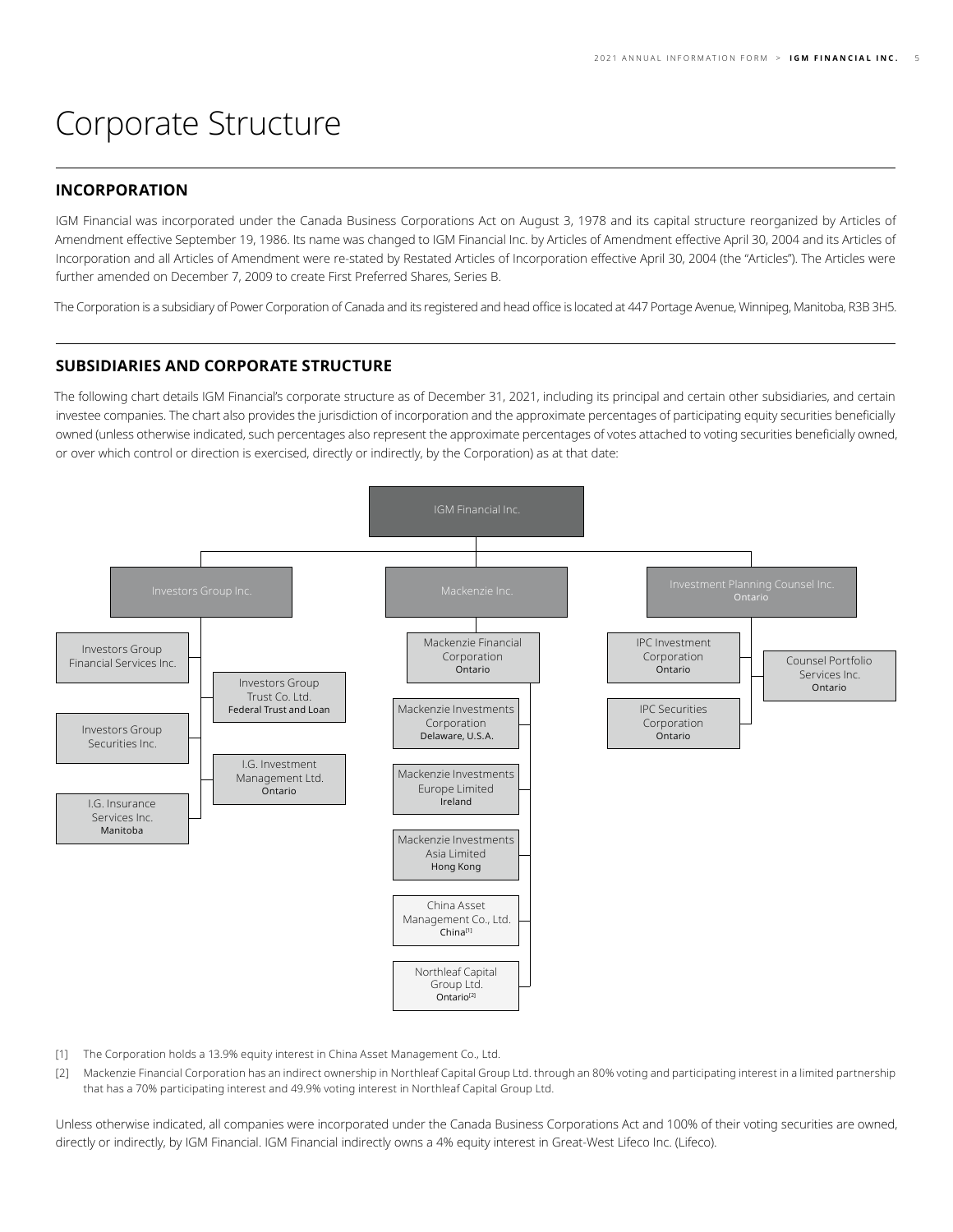# <span id="page-5-0"></span>Description of Business

IGM Financial is a leading wealth and asset management company, primarily providing investment advisory and related services, with \$277.1 billion in assets under management and advisement at December 31, 2021. Its activities are carried out through Investors Group Inc. ("IG Wealth Management"), Mackenzie Financial Corporation ("Mackenzie Investments") and Investment Planning Counsel Inc. ("Investment Planning Counsel"). IGM Financial is a member of the Power Corporation group of companies.

As at December 31, 2021, the Corporation and its subsidiaries had 3,827 employees.

### **Wealth Management**

The Corporation's Wealth Management segment reflects the activities of operating companies that are principally focused on providing financial planning and related services to Canadian households. This segment includes the activities of IG Wealth Management and Investment Planning Counsel. These firms are retail distribution organizations that serve Canadian Households through their securities dealers, mutual fund dealers and other subsidiaries licensed to distribute financial products and services.

IG Wealth Management, founded in 1926, delivers personalized financial solutions to Canadians through a network of 3,278 Consultants located throughout Canada, with \$119.6 billion in client assets under advisement, which includes \$110.5 billion in assets under management as at December 31, 2021. In addition to an exclusive family of mutual funds and other investment vehicles, IG Wealth Management offers a wide range of insurance, securities, mortgage products and other financial services.

Investment Planning Counsel was founded in 1996, and is an independent distributor of financial products, services and advice in Canada. Investment Planning Counsel is a financial planning organization, with 675 financial advisors and \$33 billion in client assets under advisement, which includes \$5.6 billion in assets under management.

### **Asset Management**

The Corporation's Asset Management segment reflects the activities of operating companies primarily focused on providing investment management services, and represents the operations of Mackenzie Investments, which was founded in 1967. Investment management services are provided to a suite of investment funds that are distributed through third party dealers and financial advisors, and through institutional advisory mandates to financial institutions, pensions and other institutional investors. Assets managed for the Wealth Management segment are included in total assets under management.

Mackenzie Investments' total assets under management including sub-advisory to Wealth Management were \$210.3 billion as at December 31, 2021. Assets under management excluding sub-advisory mandates to Wealth Management was \$129.1 billion.

#### **Strategic Investments and Other**

The Corporation's Strategic Investments and Other segment primarily represents the key strategic investments made by the Corporation, including China Asset Management Co., Ltd., Great-West Lifeco Inc., Northleaf Capital Group Ltd., Wealthsimple Financial Corp., and Portag3 Ventures LPs, as well as unallocated capital. Investments are classified in this segment (as opposed to the Wealth Management or Asset Management segment) when warranted due to different market segments, growth profiles or other unique characteristics.

For a further description of the Corporation's business, see pages 19 to 90 of the 2021 Annual Report.

## **ENVIRONMENTAL, SOCIAL AND GOVERNANCE APPROACH**

IGM Financial is committed to transparent disclosures and publishes a Corporate Sustainability Report and other related policies and documents on its website outlining how the Corporation addresses environmental, social and governance impacts on its business. This information is available at <https://www.igmfinancial.com/en/corporate-responsibility>

For further information, see Environmental and Social Risks on pages 81 to 84 of the 2021 Annual Report.

## **RISK FACTORS**

There are certain risks inherent in an investment in the securities of the Corporation and in the activities of the Corporation. For discussion of risk factors reasonably expected to have a material effect on the Corporation's business, financial condition or results of operation, see pages 70 to 84 of the 2021 Annual Report. The description of risks does not include all possible risks, and there may be other risks of which the Corporation is not currently aware.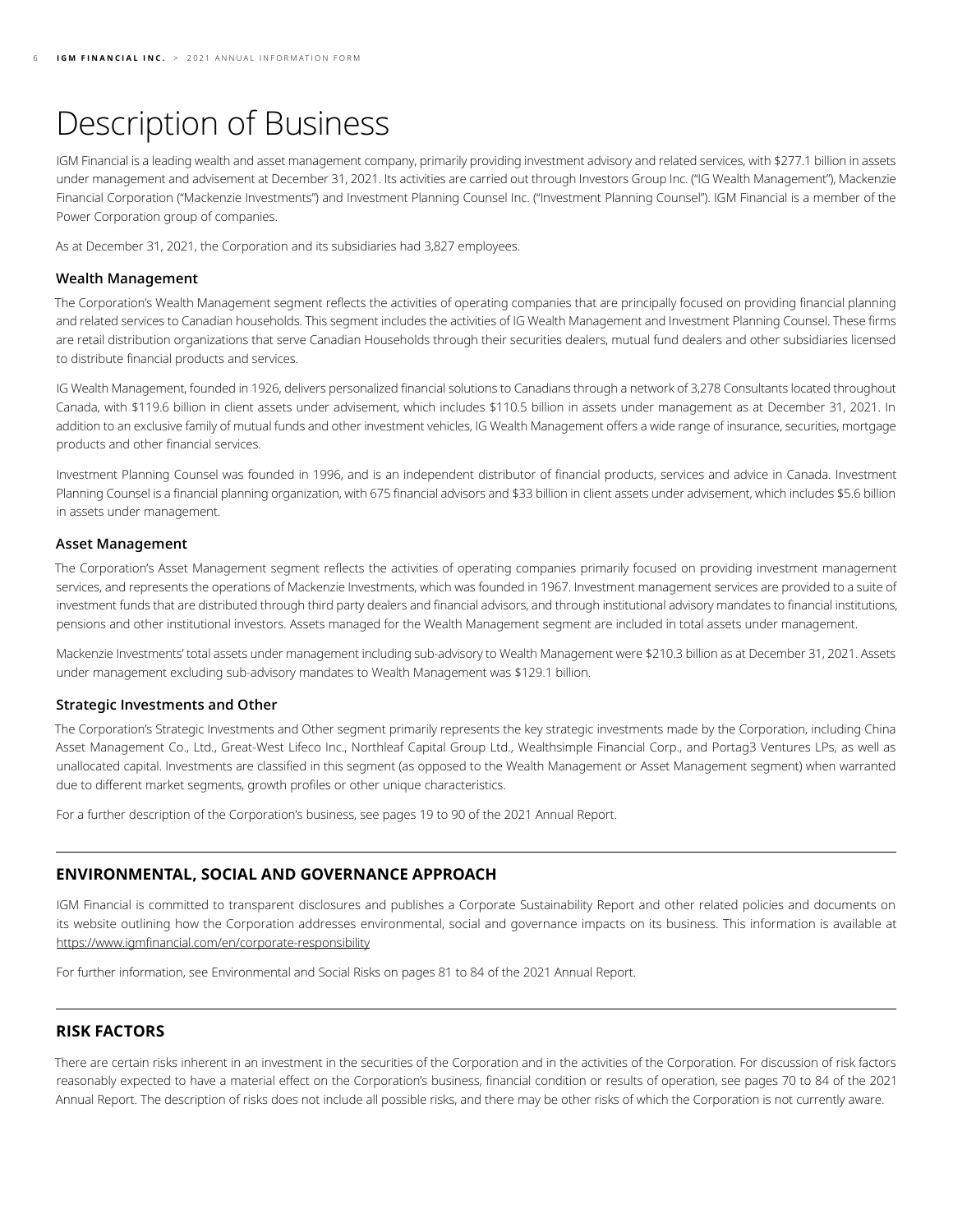## <span id="page-6-0"></span>Development of Business Over the Last Three Years

On January 5, 2022, the Corporation entered into an agreement to acquire 13.9% in China Asset Management Co., Ltd. (ChinaAMC), a Chinese asset management company, for cash consideration of \$1.15 billion from Power Corporation of Canada (Power), which will increase the Corporation's equity interest in ChinaAMC from 13.9% to 27.8%. To partially fund the transaction, the Corporation will sell 15,200,662 common shares of Great-West Lifeco Inc. ("Lifeco") to Power for cash consideration of \$575 million, which will reduce the Corporation's equity interest in Lifeco from 4% to 2.4%. These transactions are expected to close in the first half of 2022, subject to customary closing conditions, including Chinese regulatory approvals. The sale of Lifeco shares is conditional on the Corporation's purchase of the ChinaAMC shares.

As at December 31, 2020, the Corporation had invested a total of \$187 million (\$51.9 million in 2019) in Wealthsimple Financial Corporation ("Wealthsimple"). Wealthsimple is an online investment manager that provides financial investment guidance. The investment was entered into through a limited partnership controlled by the Corporation's parent, Power Financial Corporation. On May 3, 2021, Wealthsimple announced a \$750 million equity fundraising, valuing the Corporation's investment in Wealthsimple at \$1,448 million. As part of the transaction, the Corporation disposed of a portion of its investment for proceeds of \$294 million (\$258 million after-tax). The Corporation continues to be the largest shareholder in Wealthsimple with an interest of 23% and fair value of \$1,153 million.

On October 28, 2020, the Corporation's subsidiary, Mackenzie Investments, together with Lifeco, acquired a non-controlling interest in Northleaf Capital Group Ltd. (Northleaf) through an acquisition vehicle 80% owned by Mackenzie Investments and 20% owned by Lifeco for cash consideration of \$241 million and up to an additional \$245 million in consideration at the end of five years from the acquisition date subject to the business achieving exceptional growth in certain performance measures over the period. The acquisition vehicle owned by Mackenzie Investments and Lifeco acquired a 49.9% non-controlling voting interest and a 70% economic interest in Northleaf. Mackenzie Investments and Lifeco have an obligation and right to purchase an additional equity and voting interest in the firm commencing in approximately five years from the acquisition date and extending into future periods. As at December 31, 2021, the Corporation held an indirect ownership in Northleaf through an 80% voting and participating interest in a limited partnership that has a 70% participating interest and 49.9% voting interest in Northleaf. Northleaf is a global private equity, private credit and infrastructure fund manager headquartered in Toronto with seven offices in Canada, the U.S., UK and Australia with \$14.6 billion in assets under management as at December 31, 2020.

During the third quarter of 2020, the Corporation sold its equity interest in Personal Capital Corporation ("Personal Capital") to a subsidiary of Lifeco, Empower Retirement, for proceeds of \$232.8 million (USD \$176.2 million) and up to an additional USD \$24.6 million in consideration subject to Personal Capital achieving certain target growth objectives. The Corporation's investment in Personal Capital, a digital wealth advisor which operates in the U.S., was \$189.1 million (USD \$144.8 million) excluding capitalized transaction costs. This included an investment of \$66.8 million (USD \$50 million) in January 2019.

On December 31, 2020, the Corporation's subsidiary, Mackenzie Investments, acquired all of the common shares of GLC Asset Management Group Ltd. ("GLC"), a wholly-owned subsidiary of Lifeco, for cash consideration of \$185 million. The Canada Life Assurance Company ("Canada Life") is a wholly-owned subsidiary of Lifeco. As part of the transaction, Canada Life acquired the fund management contracts relating to private label Quadrus Group of Funds ("QGOF") from Mackenzie Investments for cash consideration of \$30 million. Mackenzie Investments was previously the manager and trustee of the QGOF. Subsequent to the sale, Mackenzie Investments continues to provide investment and administration services to the QGOF. As at December 31, 2020, the transactions resulted in the net addition of \$30.1 billion in assets under management.

In March, 2019, the Corporation issued \$250 million of 31 year 4.206% debentures due March 21, 2050. The net proceeds were used by the Corporation to fund the \$150 million redemption of all six million of its issued and outstanding 5.90% Non-Cumulative First Preferred Shares, Series B and for general corporate purposes. The Corporation redeemed all of the 5.90% Non-Cumulative First Preferred Shares, Series B on April 30, 2019.

In April 2019, the Corporation participated on a proportionate basis in Lifeco's substantial issuer bid by selling 2,400,255 of its shares in Lifeco for proceeds of \$80.4 million. The transaction did not impact the Corporation's 4% interest in Lifeco.

In the fourth quarter of 2019, IGM Financial selected CIBC Mellon to assume most of its fund services functions. This added fund administration servicing solutions to the custody and related services that CIBC Mellon already performed for the Corporation.

For additional information concerning the general development of the Corporation's business, see pages 19 to 90 of the 2021 Annual Report.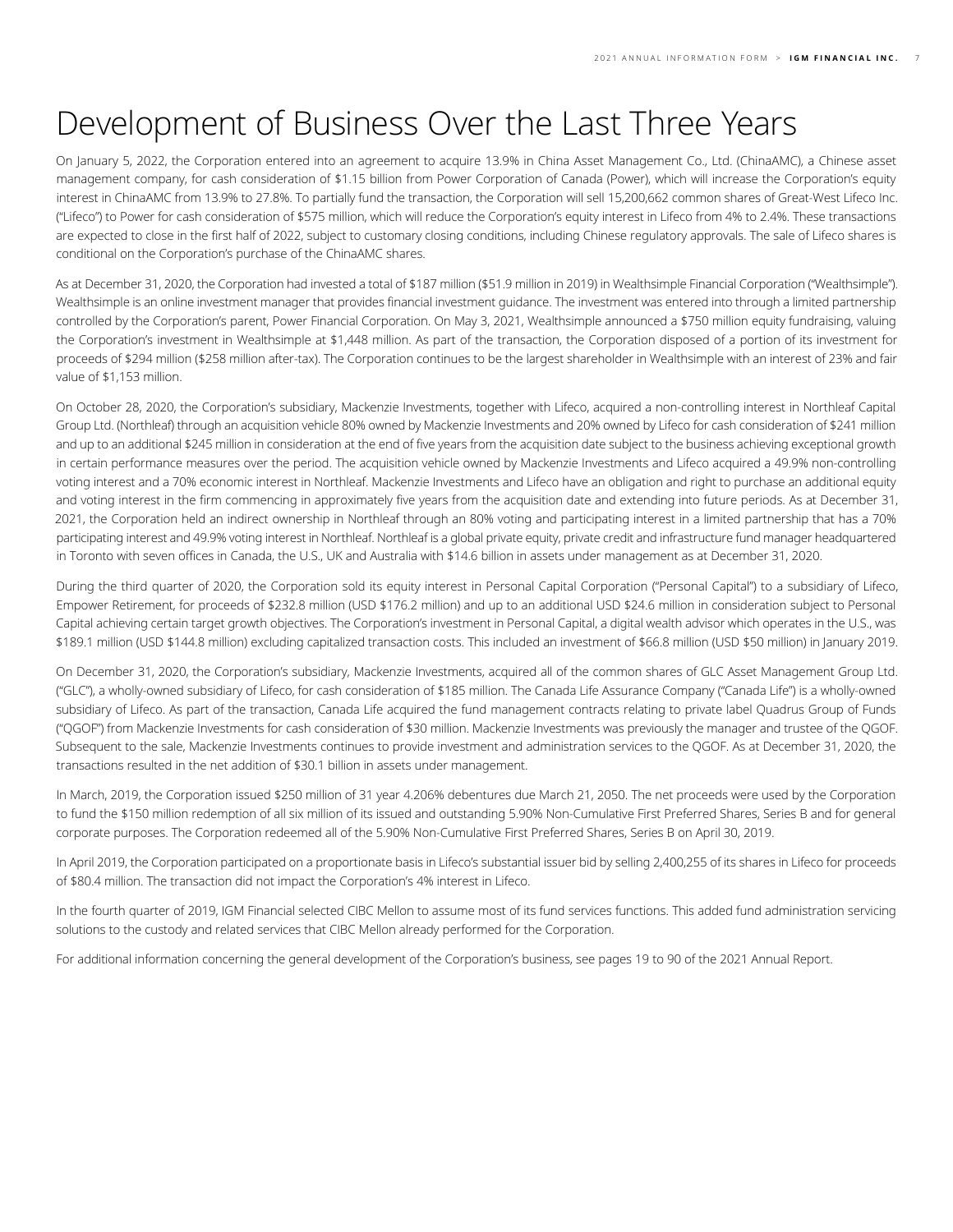# <span id="page-7-0"></span>Dividend Policy

The current practice of the Corporation is to pay dividends to the holders of Common Shares on a quarterly basis. A fixed 5.90% annual non-cumulative dividend was payable quarterly to holders of First Preferred Shares, Series B until April 30, 2019, when all such shares were redeemed.

The Corporation's ability to pay Common Share dividends is restricted by the terms of the outstanding Preferred Shares, which provide that IGM Financial may not pay dividends on Common Shares at any time unless all dividends to which Preferred shareholders are then entitled have been declared and paid or set apart for payment.

The following table reflects the amount of cash dividends declared per share for each class of the Corporation's outstanding shares for each of the three most recently completed financial years.

|      |             | Common dividends<br>declared | Preferred share, Series B -<br>dividends declared |
|------|-------------|------------------------------|---------------------------------------------------|
| Year | Quarter     | $[5]$                        | $[$]$                                             |
| 2019 | 1st Quarter | 0.5625                       | 0.36875                                           |
|      | 2nd Quarter | 0.5625                       | N/A                                               |
|      | 3rd Quarter | 0.5625                       | N/A                                               |
|      | 4th Quarter | 0.5625                       | N/A                                               |
| 2020 | 1st Quarter | 0.5625                       | N/A                                               |
|      | 2nd Quarter | 0.5625                       | N/A                                               |
|      | 3rd Quarter | 0.5625                       | N/A                                               |
|      | 4th Quarter | 0.5625                       | N/A                                               |
| 2021 | 1st Quarter | 0.5625                       | N/A                                               |
|      | 2nd Quarter | 0.5625                       | N/A                                               |
|      | 3rd Quarter | 0.5625                       | N/A                                               |
|      | 4th Quarter | 0.5625                       | N/A                                               |

All future dividend amounts and dates are subject to approval by the Board of Directors.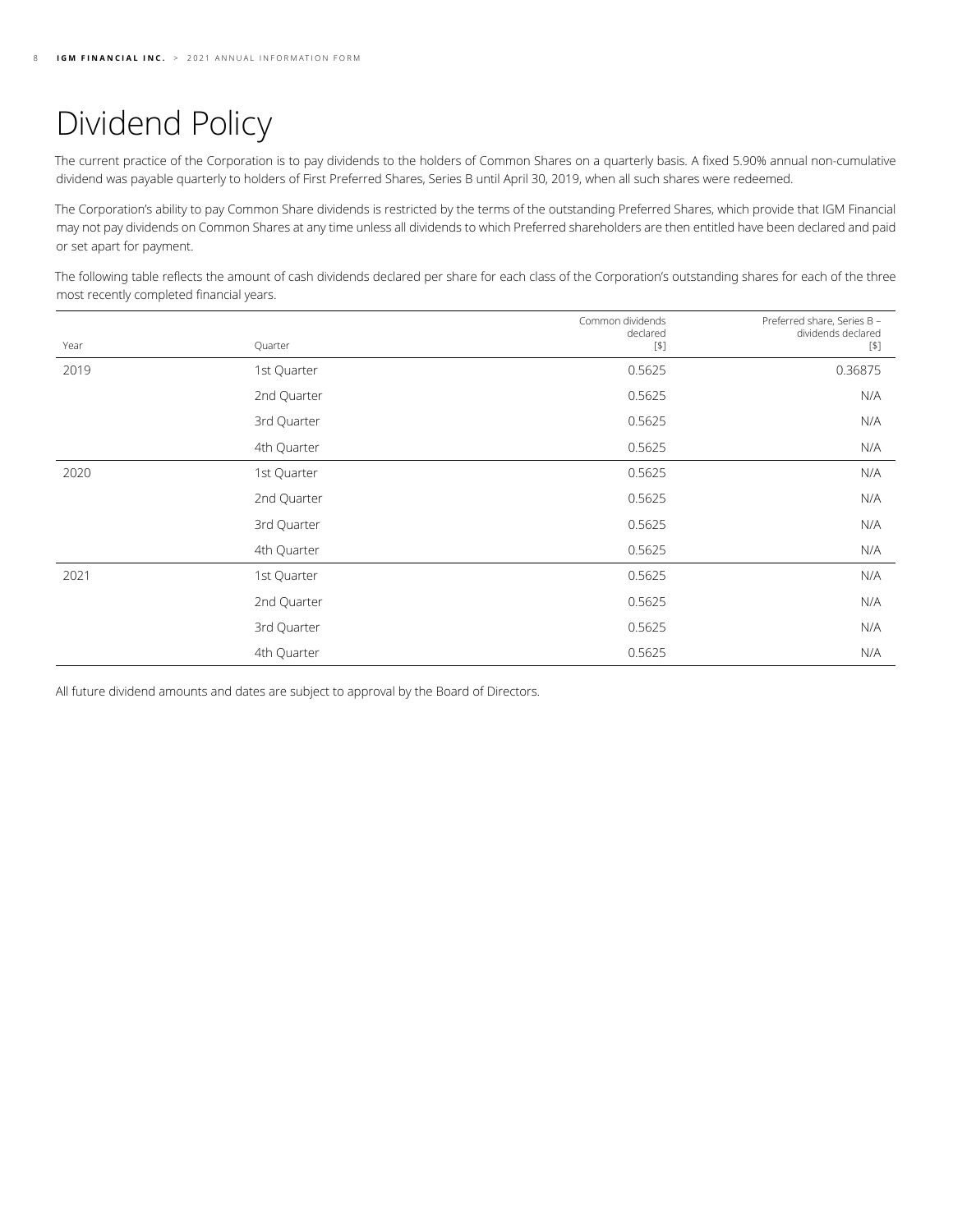## <span id="page-8-0"></span>Description of Capital Structure

## **GENERAL DESCRIPTION**

The authorized capital of IGM Financial consists of an unlimited number of First Preferred Shares, issuable in series, an unlimited number of Second Preferred Shares, issuable in series, an unlimited number of Common Shares and an unlimited number of Class 1 Non-Voting Shares.

The following table sets out the number of issued and outstanding shares for each class of share of the Corporation as at December 31, 2021.

| Share class                                 | Issued and outstanding |
|---------------------------------------------|------------------------|
| First Preferred Shares, issuable in series  |                        |
| Second Preferred Shares, issuable in series |                        |
| Common Shares                               | 239,679,043            |
| Class 1 Non-Voting Shares                   |                        |

The characteristics of each class of shares are as follows:

#### **(a) First Preferred Shares:**

- (i) **Voting Rights:** Holders are not entitled to receive notice of or to attend meetings of shareholders, nor are they entitled to vote at such meetings. The First Preferred Shares are issuable in series.
- (ii) **Dividends:** Holders of any series of First Preferred Shares will be entitled to receive dividends in priority to the holders of Second Preferred Shares, Common Shares and Class 1 Non-Voting Shares (and shares of any other class that rank subordinate to them), as and when declared by the Board.
- (iii) **Liquidation, Dissolution or Winding-up:** Before any amount can be paid to, or assets distributed among holders of Second Preferred Shares, Common Shares, Class 1 Non-Voting Shares or shares of any other class subordinate to the First Preferred Shares, the holders of the First Preferred Shares are entitled to receive amounts the Articles provide must be paid to them in respect of return of capital, premium and accumulated dividends remaining unpaid, including all cumulative dividends, whether declared or not. Holders of this class of shares are not entitled to share in any further distribution of the assets.

#### **(b) Second Preferred Shares:**

- (i) **Voting Rights:** Holders are not entitled to receive notice of or to attend meetings of shareholders, nor are they entitled to vote at such meetings. The Second Preferred Shares are issuable in series and are subject and subordinate to the rights, privileges, restrictions and conditions attaching to the First Preferred Shares.
- (ii) **Dividends:** Holders of any series of Second Preferred Shares will be entitled to receive dividends in priority to the holders of Common Shares and Class 1 Non-Voting Shares (and shares of any other class that rank subordinate to them), as and when declared by the Board.
- (iii) **Liquidation, Dissolution or Winding-up:** Before any amount can be paid to, or assets distributed among, holders of Common Shares, Class 1 Non-Voting Shares or shares of any other class subordinate to the Second Preferred Shares, the holders of the Second Preferred Shares are entitled to receive amounts the Articles provide must be paid to them in respect of return of capital, premium and accumulated dividends remaining unpaid, including all cumulative dividends, whether declared or not. Holders of this class of shares are not entitled to share in any further distribution of the assets.

#### **(c) Common Shares:**

- (i) **Voting Rights:** Common Shares of the Corporation entitle the holders to vote at any meeting of shareholders.
- (ii) **Dividends:** Holders of these shares are entitled to dividends, as and when declared by the Board, and are subject to the priority of payment of dividends attaching to the series of First Preferred and Second Preferred Shares as noted above.
- (iii) **Liquidation, Dissolution or Winding-up:** After payment to holders of First Preferred Shares, Second Preferred Shares and any other class of shares of amounts which they are entitled to receive in the event of liquidation, dissolution or winding-up of the Corporation, the remaining assets of the Corporation will be paid to or distributed equally among the Common shareholders and Class 1 Non-Voting shareholders, without preference or distinction.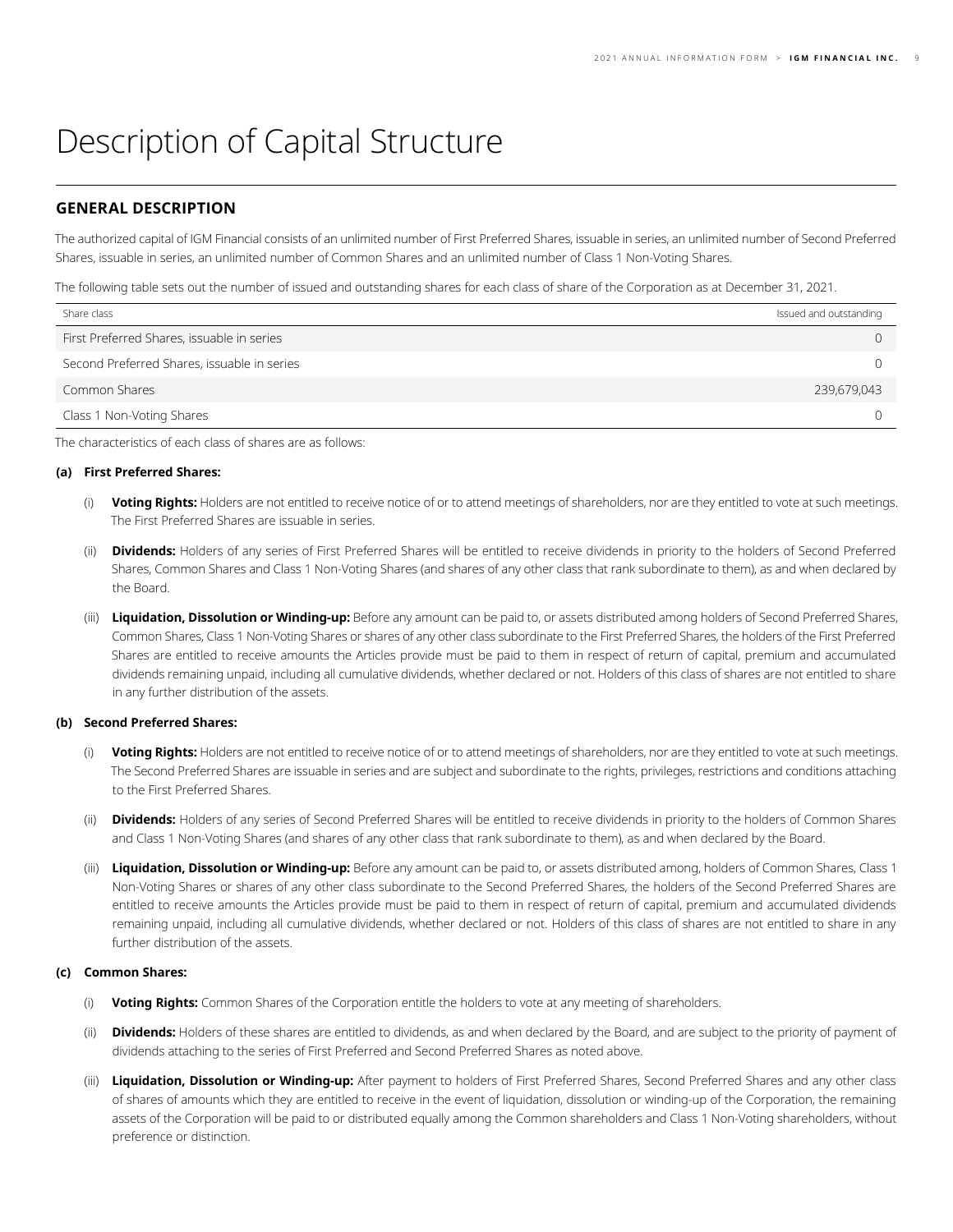#### <span id="page-9-0"></span>**(d) Class 1 Non-Voting Shares:**

- (i) **Voting Rights:** The holders of Class 1 Non-Voting Shares are not entitled to vote at shareholders meetings, but are entitled to receive notice thereof.
- (ii) **Dividends:** These shares rank equally with the Common Shares as to dividends.
- (iii) **Liquidation, Dissolution or Winding-up:** After payment to holders of First Preferred Shares, Second Preferred Shares and any other class of shares of amounts which they are entitled to receive in the event of liquidation, dissolution or winding-up of the Corporation, the remaining assets of the Corporation will be paid to or distributed equally among the Common shareholders and Class 1 Non-Voting shareholders, without preference or distinction.

## **RATINGS**

The following table sets out the ratings<sup>[1]</sup> given to the Corporation's outstanding securities as at December 31, 2021:

| Specific securities                   | <b>DBRS</b> | S&P |
|---------------------------------------|-------------|-----|
| Long-term Debt (unsecured debentures) | A (High,    |     |

[1] The rating trend of DBRS and the S&P rating outlook are both "Stable" for the securities and/or issuer.

Credit ratings are intended to provide investors with an independent measure of the credit quality of the securities of a company and are indicators of the likelihood of payment and the capacity of a company to meet its obligations in accordance with the terms of each obligation. Descriptions of the rating categories for each of the agencies set forth below have been obtained from the respective rating agencies' websites.

These ratings are not a recommendation to buy, sell or hold the securities of the Corporation and do not address market price, nor other factors that might determine suitability of a specific security for a particular investor. The ratings also may not reflect the potential impact of all risks on the value of securities and are subject to revision or withdrawal at any time by the rating organization.

#### **(a) Dominion Bond Rating Services (DBRS)**

DBRS has different rating scales for short-term debt, long-term debt and preferred shares. The DBRS long-term obligation rating scale provides an opinion on the risk of default, which is the risk that an issuer will fail to satisfy its financial obligations in accordance with the terms under which an obligation has been issued. Ratings are based on quantitative and qualitative considerations relevant to the issuer, and the relative ranking of claims. All rating categories other than AAA and D also contain subcategories "(high)" and "(low)". The absence of either a "(high)" or "(low)" designation indicates the rating is in the middle of the category.

Rating trends provide guidance in respect of DBRS' opinion regarding the outlook for the rating in question, with rating trends falling into one of three categories – "Positive", "Stable" or "Negative". The rating trend indicates the direction in which DBRS considers the rating is headed should present tendencies continue, or in some cases, unless challenges are addressed. In general, the DBRS view is based primarily on an evaluation of the issuing entity itself, but may also include consideration of the outlook for the industry or industries in which the issuing entity operates.

The A (High) rating assigned to the Corporation's senior unsecured debentures is the fifth highest of 26 ratings used by DBRS for long-term debt. Under the DBRS long-term rating scale, debt securities rated A (High) are of good credit quality and the capacity for the payment of financial obligations is substantial. While this is a favorable rating, entities in the A (High) category may be vulnerable to future events, but qualifying negative factors are considered manageable.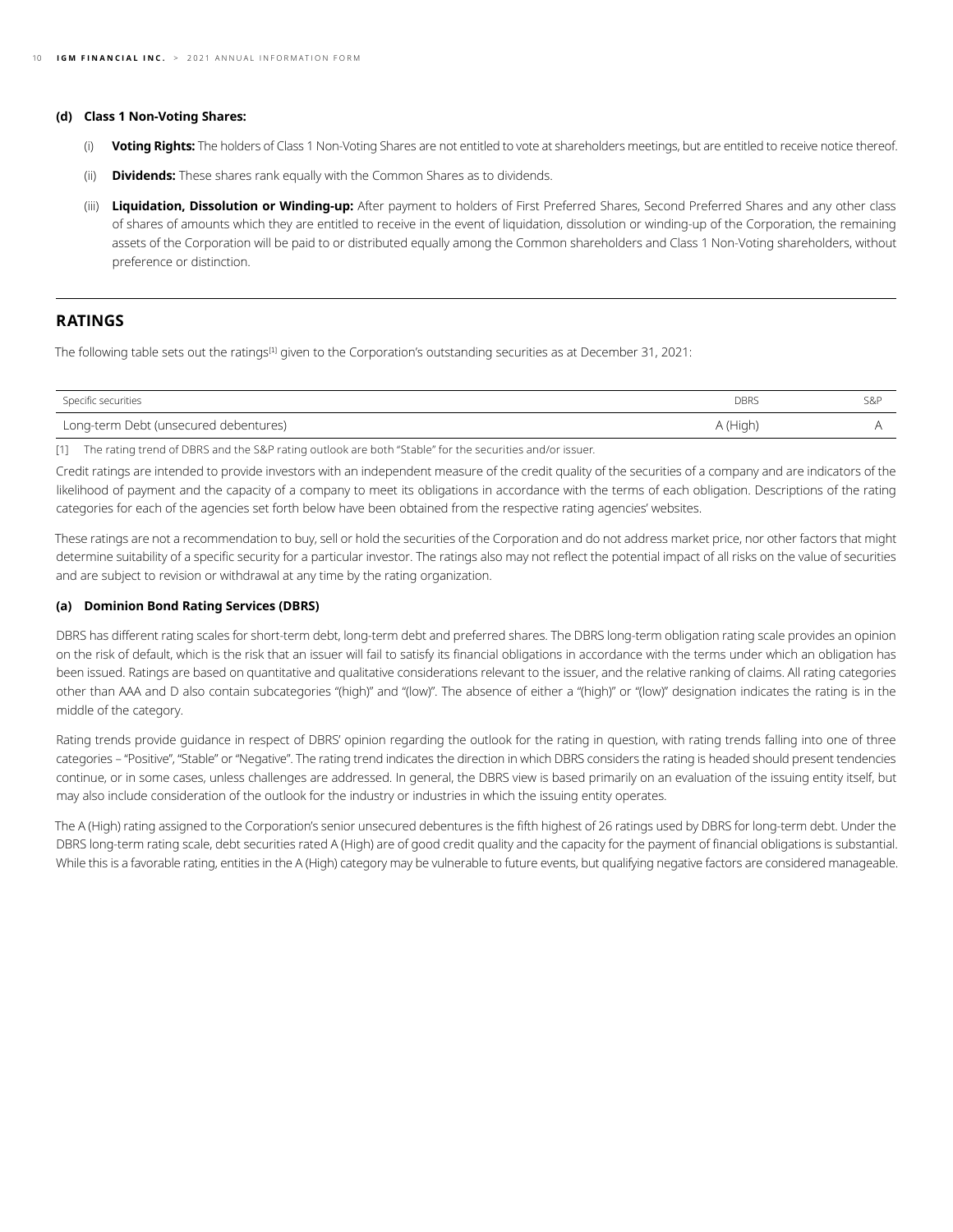#### <span id="page-10-0"></span>**(b) Standard & Poor's (S&P)**

S&P also has different rating scales for short-term debt, long-term debt and preferred shares in Canada. S&P's issue credit rating is a forward-looking opinion about the creditworthiness of an obligor with respect to a specific financial obligation, a specific class of financial obligations or a specific financial program. Long-term issue credit ratings are based, in varying degrees, on S&P's analysis of:

- (i) the likelihood of payment (capacity and willingness of the obligor to meet its financial commitment on an obligation in accordance with the terms of the obligation),
- (ii) the nature and provisions of the obligation, and the promise imputed; and
- (iii) the protection afforded by, and relative position of, the obligation in the event of bankruptcy, reorganization or other arrangement under the laws of bankruptcy and other laws affecting creditors' rights.

Long-term issue credit ratings are an assessment of default risk, but may incorporate an assessment of relative seniority or ultimate recovery in the event of default.

Most ratings may be modified by the addition of a plus (+) or minus (-) sign to show relative standing within the major letter rating categories. An S&P rating outlook assesses the potential direction of a long-term credit rating over the intermediate term (typically six months to two years). In determining a rating outlook, consideration is given to any changes in the economic and/ or fundamental business conditions. An outlook is not necessarily a precursor of a rating change or future credit watch action.

The Corporation's senior unsecured debentures are rated A by S&P. An A rating is the sixth highest of the 22 ratings used for long-term debt. This rating indicates S&P's view that the Corporation's capacity to meet its financial commitment on the obligation is strong, but the obligation is somewhat more susceptible to the adverse effects of changes in circumstances and economic conditions than obligations in higher rated categories.

## **PAYMENTS TO RATING ORGANIZATIONS**

Payments were made to DBRS and S&P by the Corporation in the last two years to maintain an issuer rating on the Corporation and to rate publicly distributed debt, including unsecured debentures and preferred shares. The Corporation expects that DBRS and S&P will continue to provide these services in 2022.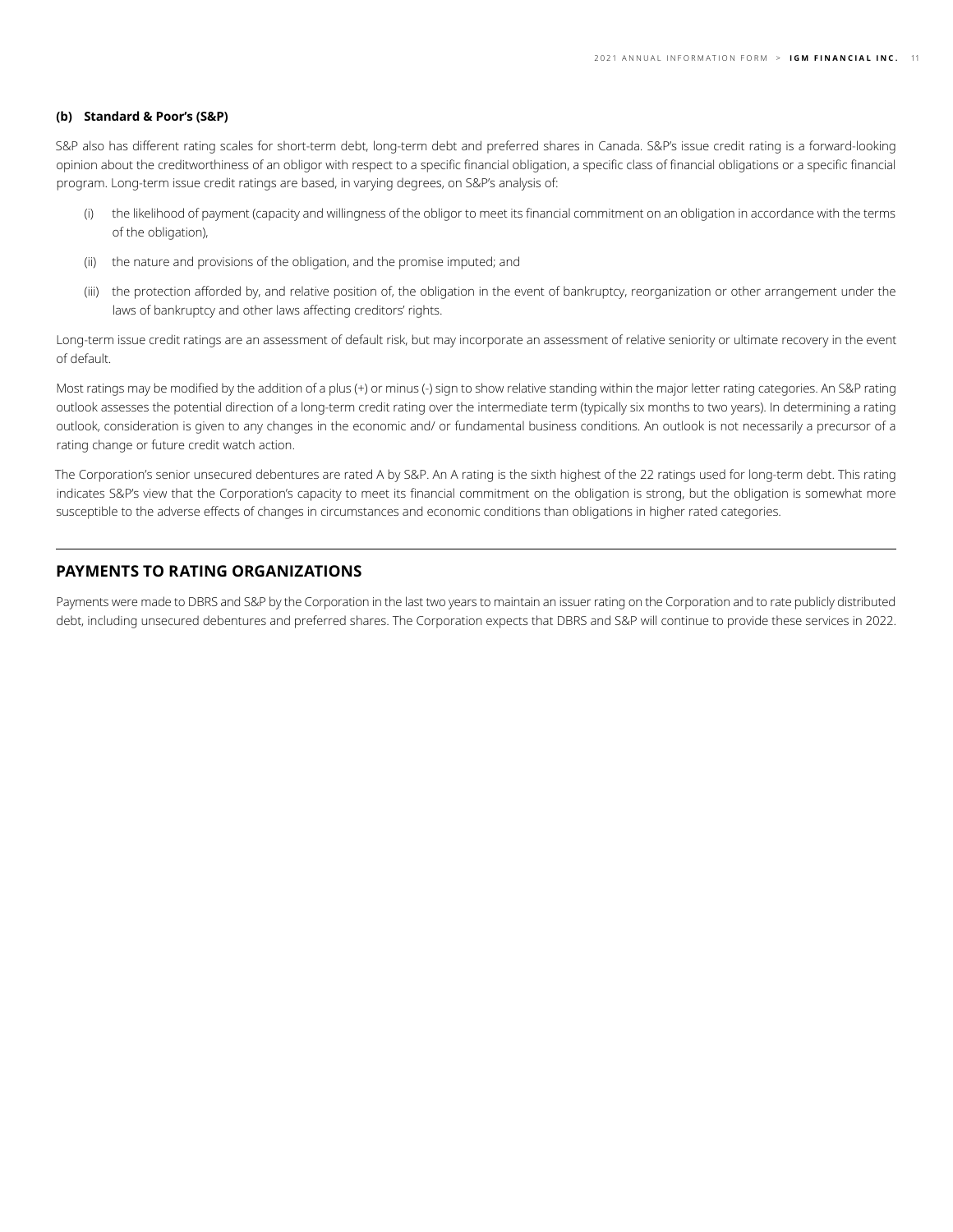## <span id="page-11-0"></span>Market for Securities

The Common Shares of the Corporation are listed on the Toronto Stock Exchange under the stock symbol "IGM".

The following table provides information concerning the closing price range and volume of shares traded for each of these classes of securities on a monthly basis on the Toronto Stock Exchange for each month of the year ended December 31, 2021.

## **COMMON SHARES**

| 2021      | Low price | High price | Volume    |
|-----------|-----------|------------|-----------|
| January   | 33.89     | 36.46      | 5,514,114 |
| February  | 34.68     | 36.95      | 6,764,959 |
| March     | 35.38     | 39.64      | 8,173,333 |
| April     | 38.66     | 43.88      | 7,271,607 |
| May       | 43.89     | 45.18      | 8,969,158 |
| June      | 43.76     | 45.20      | 7,591,928 |
| July      | 42.64     | 44.06      | 4,712,161 |
| August    | 44.52     | 46.29      | 4,603,287 |
| September | 45.19     | 47.83      | 6,787,631 |
| October   | 44.81     | 49.18      | 9,216,154 |
| November  | 46.17     | 51.14      | 5,757,969 |
| December  | 45.13     | 47.27      | 5,452,736 |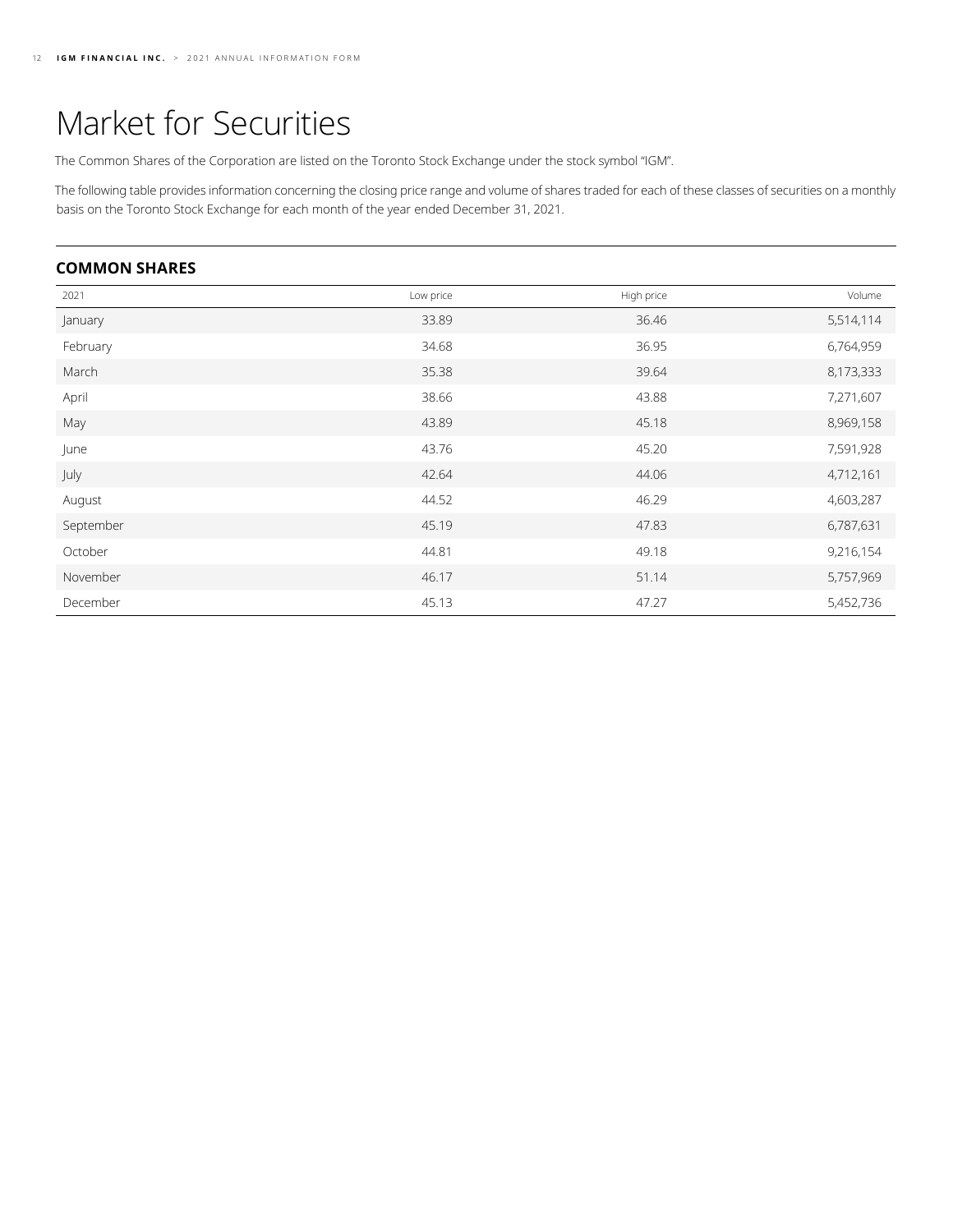## <span id="page-12-0"></span>Directors and Officers

## **DIRECTORS**

See pages 19 to 35 of the Proxy Circular for a list of Directors, their business affiliations, municipality of residence, their shareholdings in the Corporation, their tenure as directors of the Corporation and a list of board committees and the members thereof. Messrs. Coutu, A. Desmarais, P. Desmarais Jr., Doer, Ms. MacLeod and Mr. Orr<sup>[1]</sup> are directors of Power Corporation of Canada.

All of the other Directors have held their present business affiliations for the past five (5) years, with the exception of:

| Director            | Date(s)                                                                                | History                                                                                                                                                                                                                                         |
|---------------------|----------------------------------------------------------------------------------------|-------------------------------------------------------------------------------------------------------------------------------------------------------------------------------------------------------------------------------------------------|
| James O'Sullivan    | June 2019 to December 2019<br>June 2015 to June 2019                                   | Strategic Advisor, The Bank of Nova Scotia<br>Group Head, Canadian Banking, The Bank of Nova Scotia                                                                                                                                             |
| André Desmarais     | May 1996 to February 2020<br>March 2015 to March 2020                                  | President and Co-Chief Executive Officer, Power Corporation of Canada<br>Executive Co-Chairman, Power Financial Corporation                                                                                                                     |
| Paul Desmarais, Ir. | May 1996 to February 2020<br>March 2015 to March 2020                                  | Co-Chief Executive Officer, Power Corporation of Canada<br>Executive Co-Chairman, Power Financial Corporation                                                                                                                                   |
| Gary Doer           | October 2009 to January 2016                                                           | Ambassador, Government of Canada                                                                                                                                                                                                                |
| Susan Doniz         | February 2017 to May 2020<br>January 2016 to January 2017<br>July 2011 to January 2015 | Group Chief Information Officer, Qantas Airways Limited<br>Chief Expert, Office of the Global CEO, SAP Canada Inc.<br>Global Product, Digital Strategy & Chief Information Officer, Aimia Inc.                                                  |
| Claude Généreux     | May 2015 to March 2020<br>July 1987 to February 2015                                   | Executive Vice-President, Power Financial Corporation<br>Senior Partner, McKinsey & Company                                                                                                                                                     |
| Sharon Hodgson      | January 2017 to December 2017<br>May 2014 to January 2017<br>December 2012 to May 2014 | Global Leader for Cognitive, AI, Watson and Advance Analytics, IBM Global<br><b>Business Services</b><br>General Manager, Global Business Services, IBM Canada<br>Consulting Services Leader GMU, Shanghai, China, IBM Global Business Services |
| Sharon MacLeod      | July 2016 to January 2019<br>January 2014 to June 2016                                 | Global Brand Vice-President, Dove Men+ Care, Unilever<br>Vice-President, Personal Care, Unilever North America                                                                                                                                  |
| Susan McArthur      | April 2013 to May 2019                                                                 | Managing Partner, GreenSoil Investments                                                                                                                                                                                                         |
| John McCallum       | July 1973 to July 2021                                                                 | Professor of Finance, University of Manitoba                                                                                                                                                                                                    |
| Beth Wilson         | July 2017 to January 2022                                                              | Chief Executive Officer, Dentons Canada LLP                                                                                                                                                                                                     |

[1] Information concerning Mr. Orr, as Chair of the Corporation, is included in the Directors' Information Table in the Proxy Circular.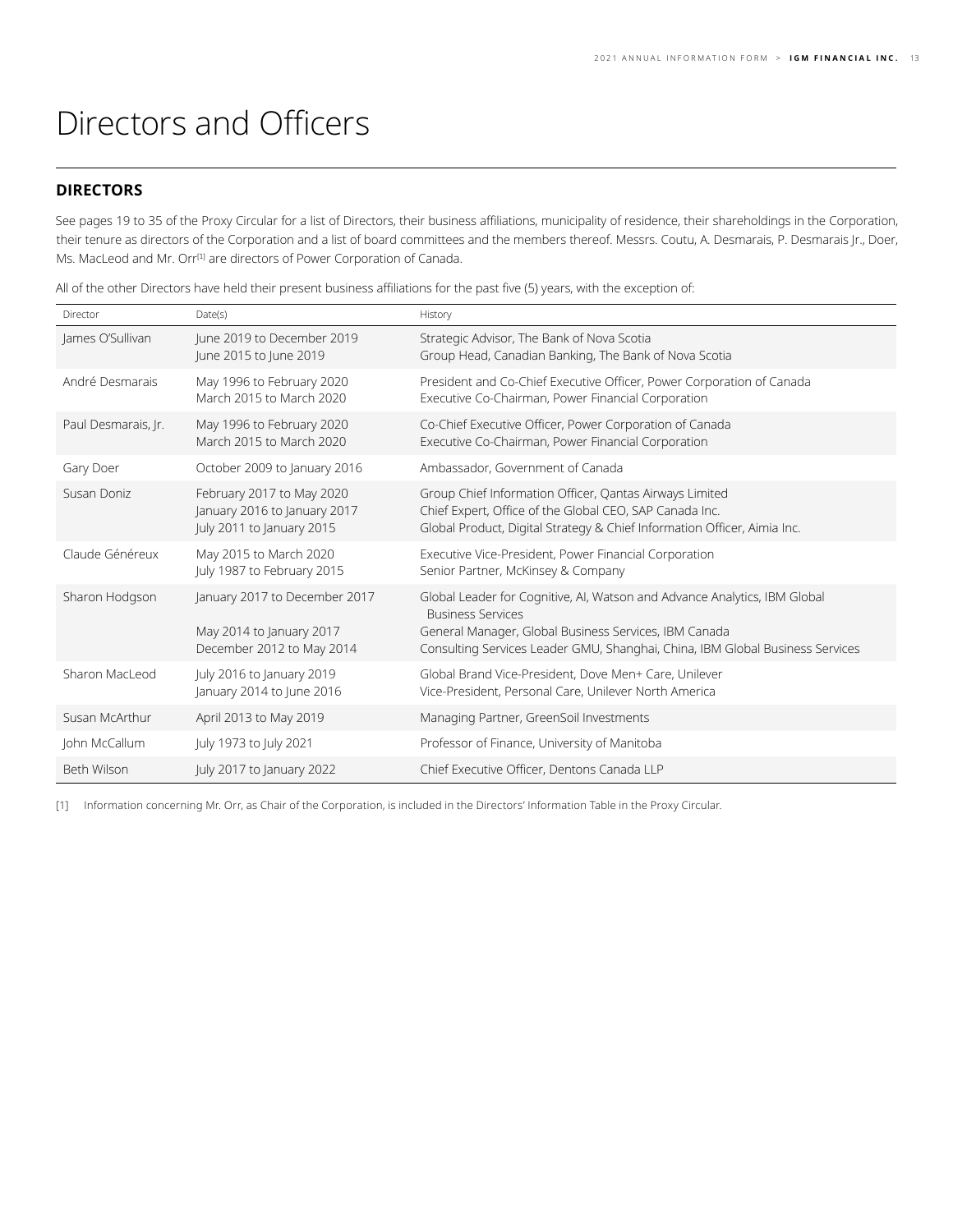## <span id="page-13-0"></span>**EXECUTIVE OFFICERS**

The executive officers of the Corporation and its principal and certain other subsidiaries are as follows:<sup>[1]</sup>

| Name and Province/State and Country of Residence of Officer | Position held with the Corporation and affiliates                             |
|-------------------------------------------------------------|-------------------------------------------------------------------------------|
| James O'Sullivan, Ontario, Canada                           | President and Chief Executive Officer, IGM Financial                          |
| Cynthia Currie, Ontario, Canada                             | Executive Vice-President and Chief Human Resources Officer, IGM Financial     |
| Michael Dibden, Ontario, Canada                             | Chief Operating Officer, IGM Financial                                        |
| Rhonda Goldberg, Ontario, Canada                            | Executive Vice-President, General Counsel, IGM Financial                      |
| Luke Gould, Manitoba, Canada                                | Executive Vice-President and Chief Financial Officer, IGM Financial           |
| Barry McInerney, Connecticut, U.S.A.                        | President and Chief Executive Officer, Mackenzie Investments                  |
| Douglas Milne, Ontario, Canada                              | Executive Vice-President, Chief Marketing and Strategy Officer, IGM Financial |
| Damon Murchison, Ontario, Canada                            | President and Chief Executive Officer, IG Wealth Management                   |
| Blaine Shewchuk, Manitoba, Canada                           | President and Chief Executive Officer, Investment Planning Counsel            |

[1] Information concerning Mr. Orr, as Chair of the Corporation, is included in the Directors' Information Table in the Proxy Circular.

All executive officers of the Corporation have held their present business affiliations for the past five (5) years, with the exception of:

| Executive officer      | Date(s)                                                                                 | History                                                                                                                                                                                                                                                              |
|------------------------|-----------------------------------------------------------------------------------------|----------------------------------------------------------------------------------------------------------------------------------------------------------------------------------------------------------------------------------------------------------------------|
| James O'Sullivan       | June 2019 to December 2019<br>June 2015 to June 2019                                    | Strategic Advisor, The Bank of Nova Scotia<br>Group Head, Canadian Banking, The Bank of Nova Scotia                                                                                                                                                                  |
| Cynthia Currie         | November 2012 to November 2017                                                          | Vice-President, Human Resources, Sun Life Financial                                                                                                                                                                                                                  |
| Michael Dibden         | April 2008 to June 2017                                                                 | Senior Vice-President, Technology Operations and Wealth Management Technology,<br>Canadian Imperial Bank of Commerce                                                                                                                                                 |
| Rhonda Goldberg        | August 2018 to March 2019<br>April 2017 to August 2018<br>September 2015 to April 2017  | Senior Vice-President, General Counsel, IGM Financial<br>Senior Vice-President, Client and Regulatory Affairs, Mackenzie Investments<br>Vice-President, Regulatory Affairs, Mackenzie Investments                                                                    |
| Luke Gould             | January 2012 to December 2017<br>October 2013 to December 2017                          | Senior Vice-President, Finance and Chief Financial Officer, IG Wealth Management<br>Senior Vice-President, Finance and Chief Financial Officer, Mackenzie Investments                                                                                                |
| Douglas Milne          | April 2013 to May 2017                                                                  | Vice-President, Marketing, TD Bank Group                                                                                                                                                                                                                             |
| Damon Murchison        | January 2018 to September 2020<br>June 2014 to January 2018                             | Executive Vice-President, Head of Retail, Mackenzie Investments<br>Senior Vice-President, Retail Sales, Mackenzie Investments                                                                                                                                        |
| <b>Blaine Shewchuk</b> | March 2019 to June 2021<br>November 2017 to March 2019<br>January 2012 to November 2017 | Executive Vice-President, Chief Strategy & Corporate Development Officer, IGM Financial<br>Senior Vice-President, IGM Planning and Development, IG Wealth Management<br>Senior Vice-President, Planning and Forecasting, Corporate Services,<br>IG Wealth Management |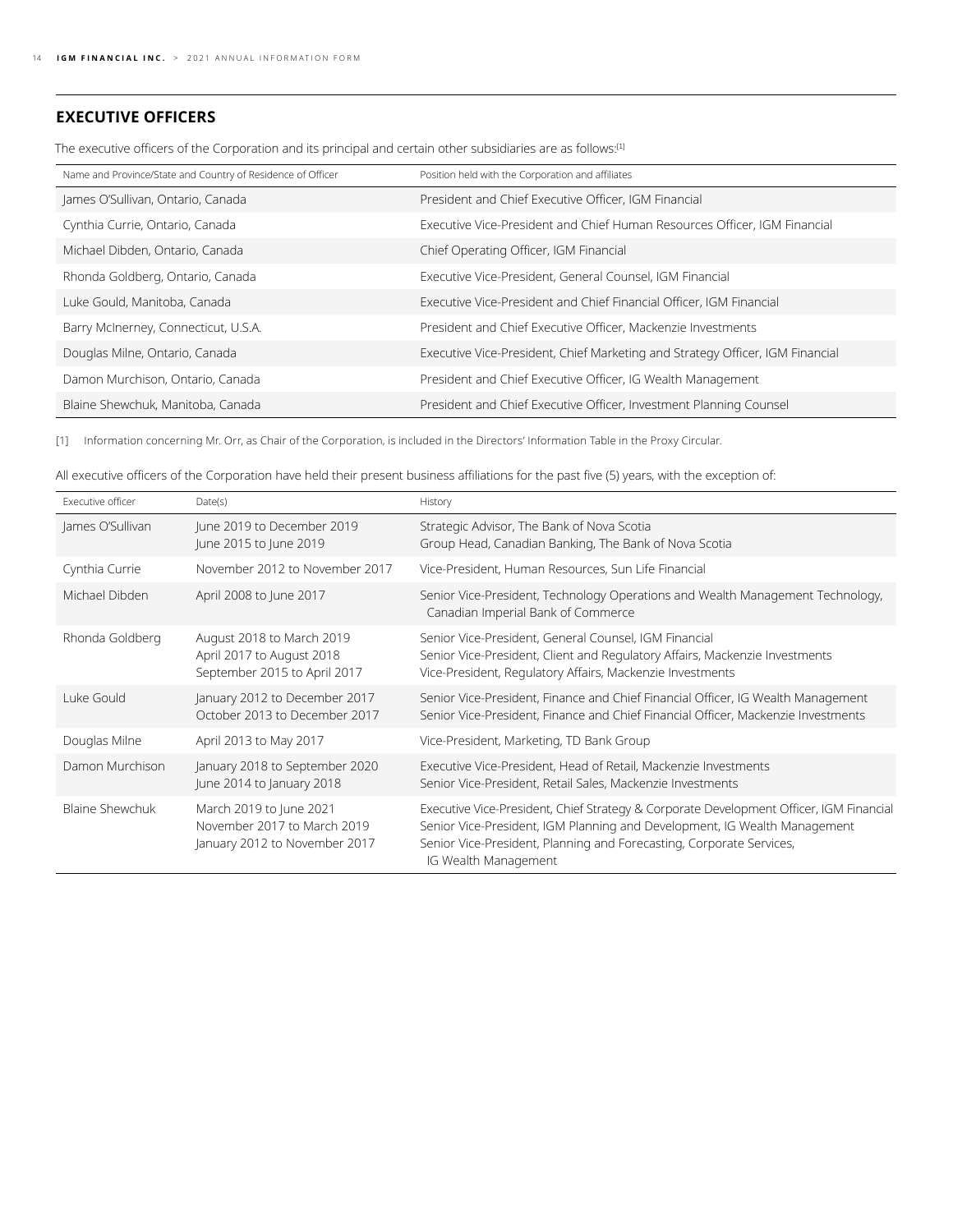## <span id="page-14-0"></span>**SHAREHOLDINGS OF DIRECTORS AND EXECUTIVE OFFICERS**

To the knowledge of the Corporation, the directors and executive officers of the Corporation as a group beneficially own, directly or indirectly, or exercise control or direction over, approximately 279,955 or 0.1% of the outstanding Common Shares of the Corporation.

As of December 31, 2021, Power Financial Corporation owns 140,266,259 Common Shares directly, representing 58.5% of the outstanding Common Shares of the Corporation, and indirectly through 3411893 Canada Inc. and 4400003 Canada Inc., wholly owned subsidiaries of Power Financial Corporation, 5,532,000 Common Shares and 2,133,821 Common Shares, respectively, representing 2.3% and 0.9%, respectively, and through The Canada Life Assurance Company, 9,200,000 Common Shares representing 3.9% (excluding 46,461 Common Shares of the Corporation, representing 0.02%, held by The Canada Life Assurance Company in its segregated funds or for similar purposes). The Desmarais Family Residuary Trust, a trust for the benefit of the members of the family of The Honourable Mr. Paul G. Desmarais, has voting control, directly and indirectly, of Power Corporation of Canada, which wholly owns Power Financial Corporation.

## Legal Proceedings and Regulatory Actions

## **LEGAL PROCEEDINGS**

The Corporation is subject to legal actions arising in the normal course of its business. Although it is difficult to predict the outcome of any such legal actions, based on current knowledge and consultation with legal counsel, management does not expect the outcome of any of these matters, individually or in aggregate, will be material. For additional information, please see pages 77 and 78 of the 2021 Annual Report.

## **REGULATORY ACTIONS**

From time to time, and in the ordinary course of business, the Corporation is assessed fees or fines by securities regulatory authorities in relation to administrative matters, including late filings or reporting, which may be considered penalties or sanctions pursuant to Canadian securities regulations, but which are not, individually or in the aggregate, material to the Corporation.

## Transfer Agents and Registrars

Computershare Investor Services Inc. acts as transfer agent and registrar for the Common Shares of the Corporation, and has offices in Calgary (Alberta), Montréal (Québec), Toronto (Ontario) and Vancouver (British Columbia).

## Interests of Experts

Deloitte LLP is the external auditor of IGM Financial who prepared the Auditors' Report to Shareholders included with the consolidated annual financial statements of IGM Financial for the most recently completed financial year. To the knowledge of the Corporation, Deloitte LLP is independent in accordance with the rules of professional conduct applicable to it under the Chartered Professional Accountants of Manitoba.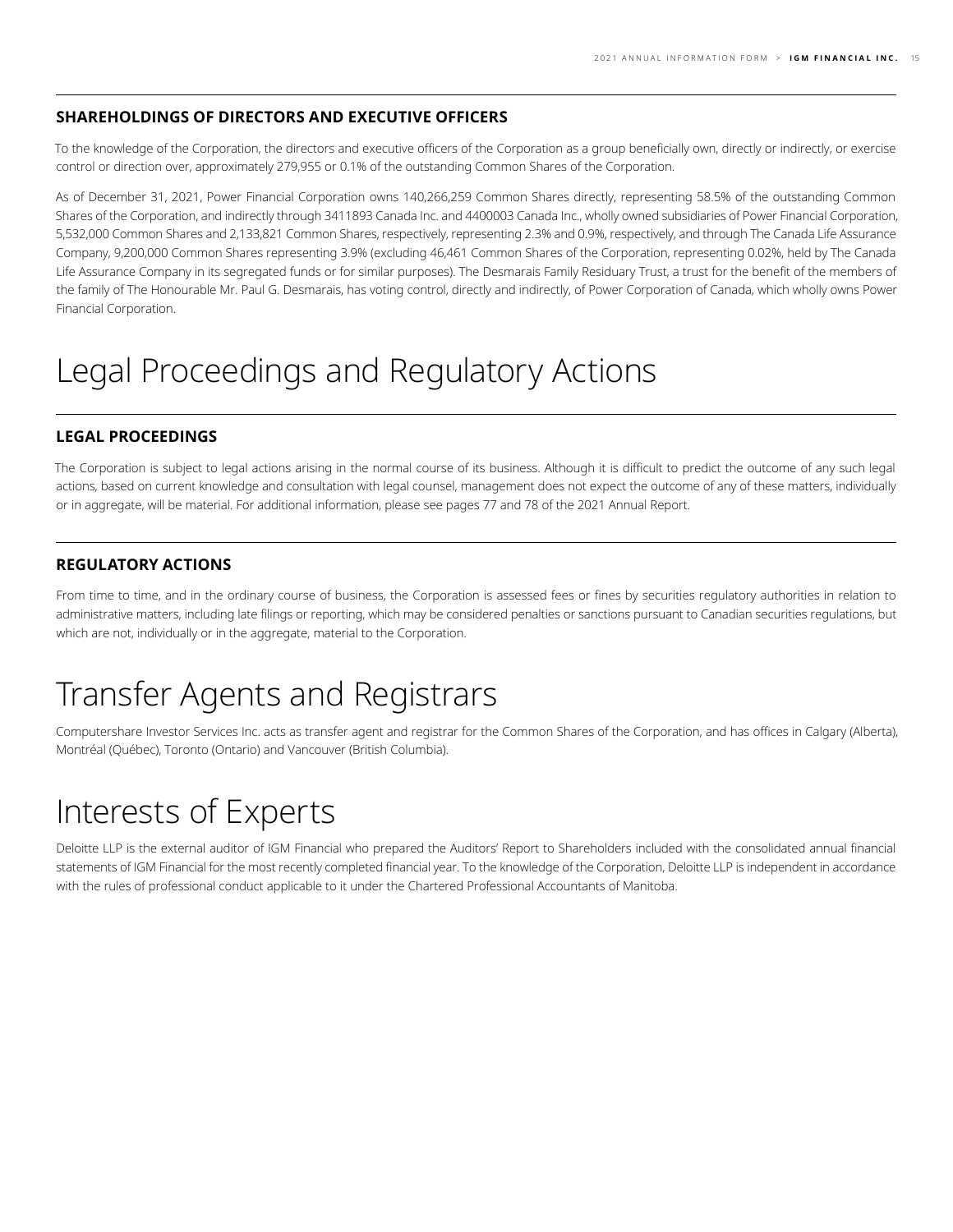# <span id="page-15-0"></span>Audit Committee

## **AUDIT COMMITTEE CHARTER**

The responsibilities and duties of the Audit Committee are described in detail in the Charter of the Committee, which is set out in Appendix A to this Annual Information Form.

## **COMPOSITION OF AUDIT COMMITTEE**

The Audit Committee of IGM Financial is comprised of the following five members: John S. McCallum (Chair), Marc A. Bibeau, Susan Doniz, Sharon Hodgson and Sharon MacLeod. All of the Audit Committee members are "independent" as such term is defined under Canadian securities laws. The Board has determined that each of the Audit Committee members is financially literate.

## **RELEVANT EDUCATION AND EXPERIENCE OF AUDIT COMMITTEE MEMBERS**

In addition to their general business background and involvement with other companies, Mr. McCallum and Mr. Bibeau have many years of experience as Audit Committee members with the Corporation. Ms. Doniz and Ms. Hodgson were appointed to the Corporation's Audit Committee in June 2018, and Ms. MacLeod was appointed in August 2018. In this capacity, they each have experience reviewing financial statements and dealing with related accounting and auditing issues. The following is a description of the education and experience of each Audit Committee member that is relevant to the performance of his or her responsibility as a member of that committee.

Mr. McCallum was a Professor of Finance at the University of Manitoba from 1973 to 2021. He has a Ph. D. from the University of Toronto in Finance, an M.B.A. from Queen's University in Marketing and Operations Research, a B.Sc. from the University of Montréal in Mathematics and Physics and a B.A. from the University of Montréal in Economics and Philosophy. His teaching and research interests are in corporate finance, monetary economics, capital markets and financial institutions. From 1977 to 1981, he was economic advisor to the Premier of Manitoba; from 1984 to 1991, he was special advisor to the Federal Minister of Finance and, from 1991 to 1993, was special advisor to the Federal Minister of Industry, Science, Technology and Trade. From 1988 to 1990, he was Vice-Chairman of Manitoba Hydro, Chairman from 1991 to 2000 and chaired the Audit Committee from 1988 to 1990. Mr. McCallum also was on the Board of Directors and Audit Committee of Toromont Industries Ltd. and chaired the Audit Committee of Toromont Industries Ltd. from 1987 to 2016. He was on the Board of Directors of The Wawanesa Insurance Company from 2001 to 2016 and previously served on its Audit Committee. His work has appeared in a number of finance related journals. He has been a member of the Audit Committee of IGM Financial since April 1998. He has been Chair of the Audit Committee since May 2010.

Mr. Bibeau is President and Chief Executive Officer of Beauward Real Estate Inc., a privately-owned company which develops, leases and operates real estate properties. He has been President of Beauward Real Estate Inc. since 1996, and previously held several other positions with the company. Mr. Bibeau is a director of the Nicklaus Children's Health Centre Foundation (USA). He has a Bachelor of Business Administration from Bishop's University.

Ms. Doniz was appointed as the Chief Information Officer, Senior Vice-President, Information Technology & Data Analytics for Boeing Company on May 11, 2020. Previously she was the Group Chief Information Officer for Qantas Airways Limited from February 2017 to May 2020. Prior to that, she was the Chief Expert, Office of the Global CEO for SAP SE, a position she held from January 2016 to January 2017. She previously served as Global Product, Digital Strategy and Chief Information Officer for Aimia from July 2011 to January 2015. She was the Director of Global Business Services for Procter & Gamble from 2009 to 2011, and served in a number of other senior positions at Procter & Gamble from 1994 to 2009. Ms. Doniz is currently a director of goeasy Ltd. and serves as an Advisory Board member to the Centre for Digital Transformation, Paul Merage School of Business, UC Irvine. She previously served on the Board of Women's College Hospital Foundation, Trustee of the Ontario Science Centre and Chair of the Development Committee, was a member of the Royal Bank Advisory Council and was a director of the CIO Association of Canada. Ms. Doniz has been an Audit and Risk Committee member of Liquor Stores NA and goeasy Ltd., as well as chairing several Technology Investment Committees of not-for-profit organizations and for profit such as Procter & Gamble Canada, Global P&G Digital Value Chain and Qantas Group. In 2011, Ms. Doniz was named by Women's Executive Network as one of Canada's most powerful women. In 2020, Ms. Doniz became the first woman to be awarded the University of Toronto Engineering Alumni Medal of Honour.

Ms. Hodgson is Dean of Ivey Business School, a position held since May 6, 2019. Ms. Hodgson retired in 2017 as the Global Leader for Cognitive, AI, Watson and Advanced Analytics, at IBM Global Business Services. Prior to this role, Ms. Hodgson served as the General Manager of Global Business Services, IBM Canada, a position she held from May 2014 to January 2017. Between 2010 and 2014, she led several IBM businesses including Consulting Services Leader for IBM's Growth Markets Unit in Shanghai, and IBM's NA Business Analytics and Optimization practice Leader out of Philadelphia. Prior to that, Ms. Hodgson held the role of Global Relationship Partner for several of IBM's strategic accounts. She has over two decades of experience in leading large scale/global business transformation programs for Fortune 100 clients and delivering the benefits associated with these programs. Ms. Hodgson is on the Board of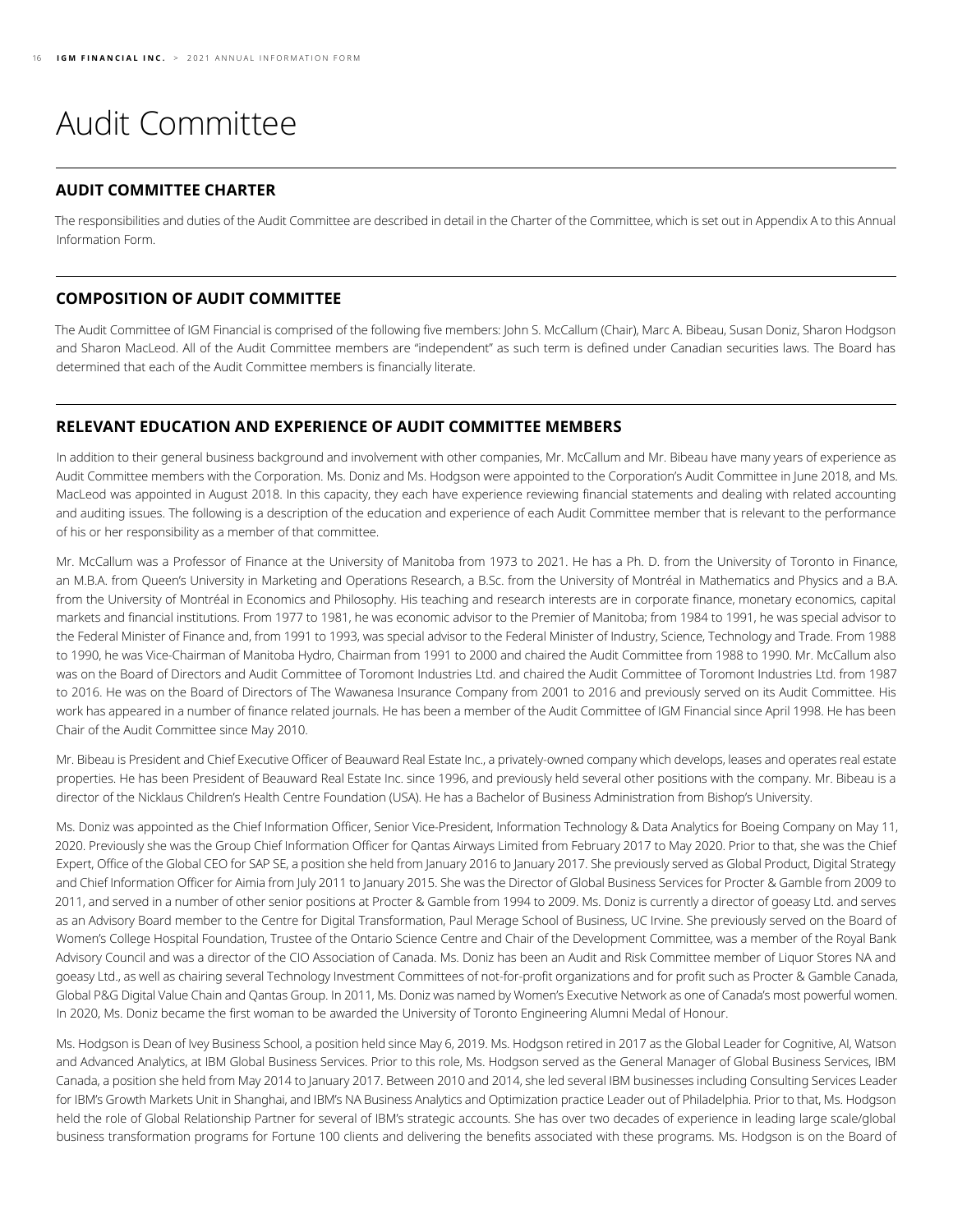<span id="page-16-0"></span>Directors and Audit Committee of Toromont Industries Ltd., a position held since May, 2019. She is also the Chief Executive Officer of the Ivey Foundation. Ms. Hodgson has an undergraduate degree in Commerce from the University of Manitoba and an MBA from the Wharton School of Business, University of Pennsylvania.

Ms. MacLeod is a marketing and business leader with over 20 years of strategic and operational profit and loss (P&L) responsibility within Unilever, where she held the executive positions of Global Brand Vice-President, North American Vice-President of Personal Care, and Vice-President of Unilever Canada. As Unilever's North American Vice-President of Personal Care, she drove the brand growth, investment, net revenue management and profitability strategy for a portfolio of 17 brands across 5 personal care categories. Ms. MacLeod was Unilever Canada's Vice President of Marketing and her operational leadership responsibilities included P&L and Sales & Operating Plan (S&OP) for Personal Care, Foods & Refreshments and Home Care. She is a consultant to Portag3 Ventures and a Strategic Board Member for the Carlyle Group. Ms. MacLeod holds a Bachelor of Commerce and Masters of Science in Marketing Management from the University of Guelph, and she is a graduate of the Harvard Business School's Corporate Boards Program.

## **PRE-APPROVAL POLICY**

The Audit Committee has adopted a Policy Regarding Pre-approval of Services Provided by the External Auditor. The policy sets out audit services that are pre-approved by the Committee, outlines prohibited and pre-approved non-audit services and stipulates that all other non-audit services must be pre-approved by the Audit Committee. The pre-approved list of audit services and the pre-approved list of permitted non-audit services are reviewed and re-approved periodically. The policy requires that the external auditor implement its own policies and procedures in order to ensure that prohibited nonaudit services are not provided and to ensure that permitted non-audit services are pre-approved before an engagement is accepted.

## **EXTERNAL AUDITOR SERVICES FEES**

Aggregate fees paid to the Corporation's external auditor during the fiscal years ended December 31, 2021 and December 31, 2020 are as follows:[1]

| (\$,000s)          | 2021  | 2020  |
|--------------------|-------|-------|
| Audit Fees         | 2,773 | 2,427 |
| Audit-Related Fees | 192   | 110   |
| Tax Fees           | 114   | 163   |
| All Other Fees     | 310   | 236   |
| Total              | 3,389 | 2.936 |

[1] Does not include:

- audit fees for which \$2,571 (2020 \$2,786) related to the audit of certain of the mutual funds managed by the Corporation.
- audit-related fees for which \$0 (2020 \$17) related to certain of the mutual funds managed by the Corporation
- tax services fees for which \$24 (2020 \$108) related to certain of the mutual funds managed by the Corporation.
- all other fees for which \$16 (2020 \$0) related to certain of the mutual funds managed by the Corporation.

#### **Audit Fees**

Audit fees were paid for professional services by the external auditor for the audit of the annual financial statements of the Corporation and its subsidiaries or services provided in connection with statutory and regulatory filings or engagements.

#### **Audit-Related Fees**

Audit-related fees were paid for assurance and related services that are reasonably related to the performance of the audit or review of the annual financial statements of the Corporation and are not reported under the audit fees item above.

#### **Tax Fees**

Fees were paid for tax consultation and tax compliance services including the review of tax returns, assistance with matters regarding tax audits, and assistance in completing routine tax schedules and calculations.

#### **Other Fees**

Fees disclosed under the item "All Other Fees" were paid for services other than the audit fees, audit-related fees and tax fees described above. These services consisted of French translation of the annual consolidated financial statements and management's discussion and analysis for the year ended December 31, 2020 and the 2021 interim consolidated financial statements and quarterly reports to shareholders of the Corporation and other advisory services.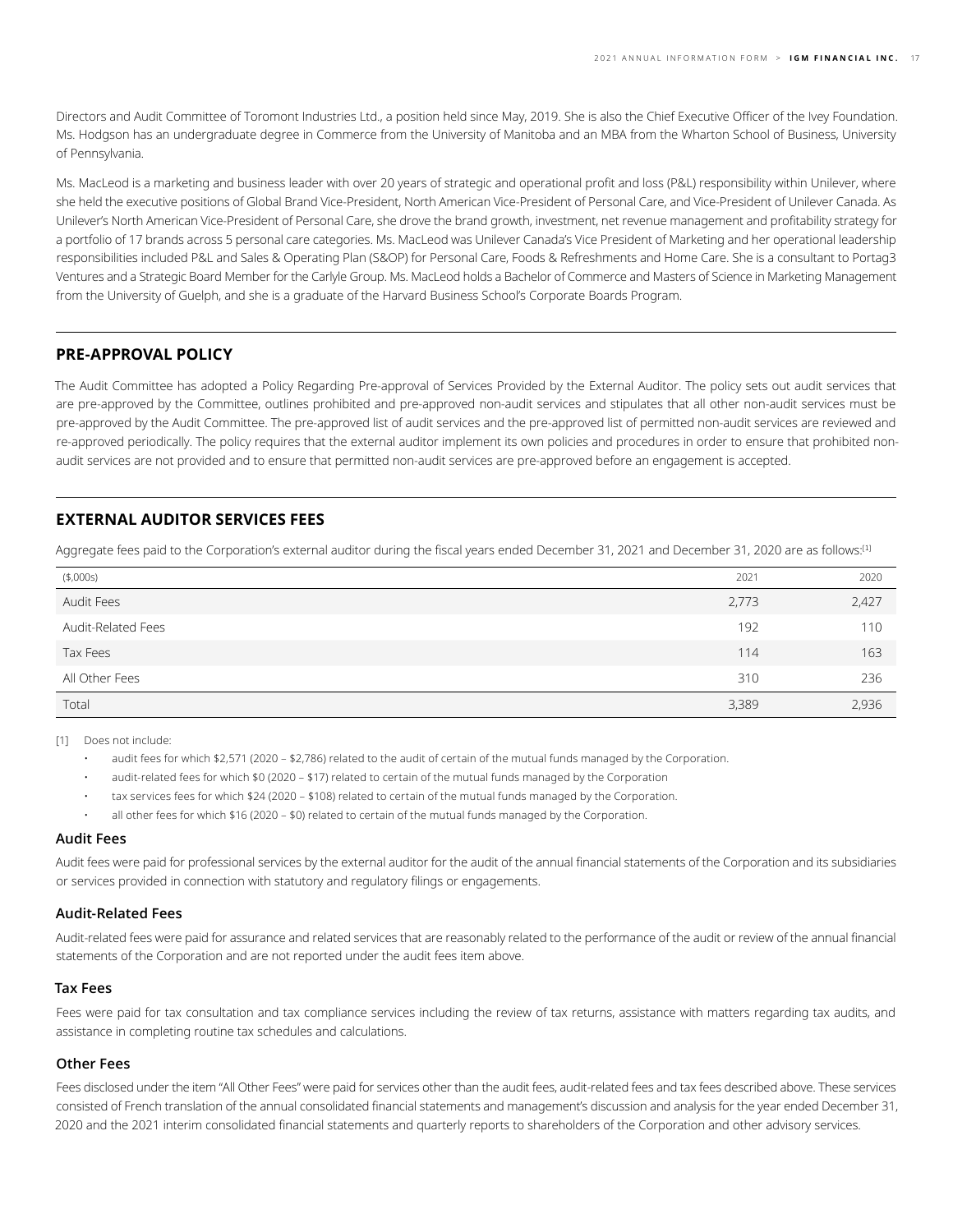# <span id="page-17-0"></span>Additional Information

Additional information relating to the Corporation may be found on SEDAR at [www.sedar.com](http://www.sedar.com).

Additional information, including directors' and officers' remuneration and indebtedness, principal holders of the Corporation's securities and securities authorized for issuance under equity compensation plans is contained in the Proxy Circular.

Additional financial information is provided in the financial statements and management's discussion and analysis for the year-ended December 31, 2021 which are contained in the 2021 Annual Report.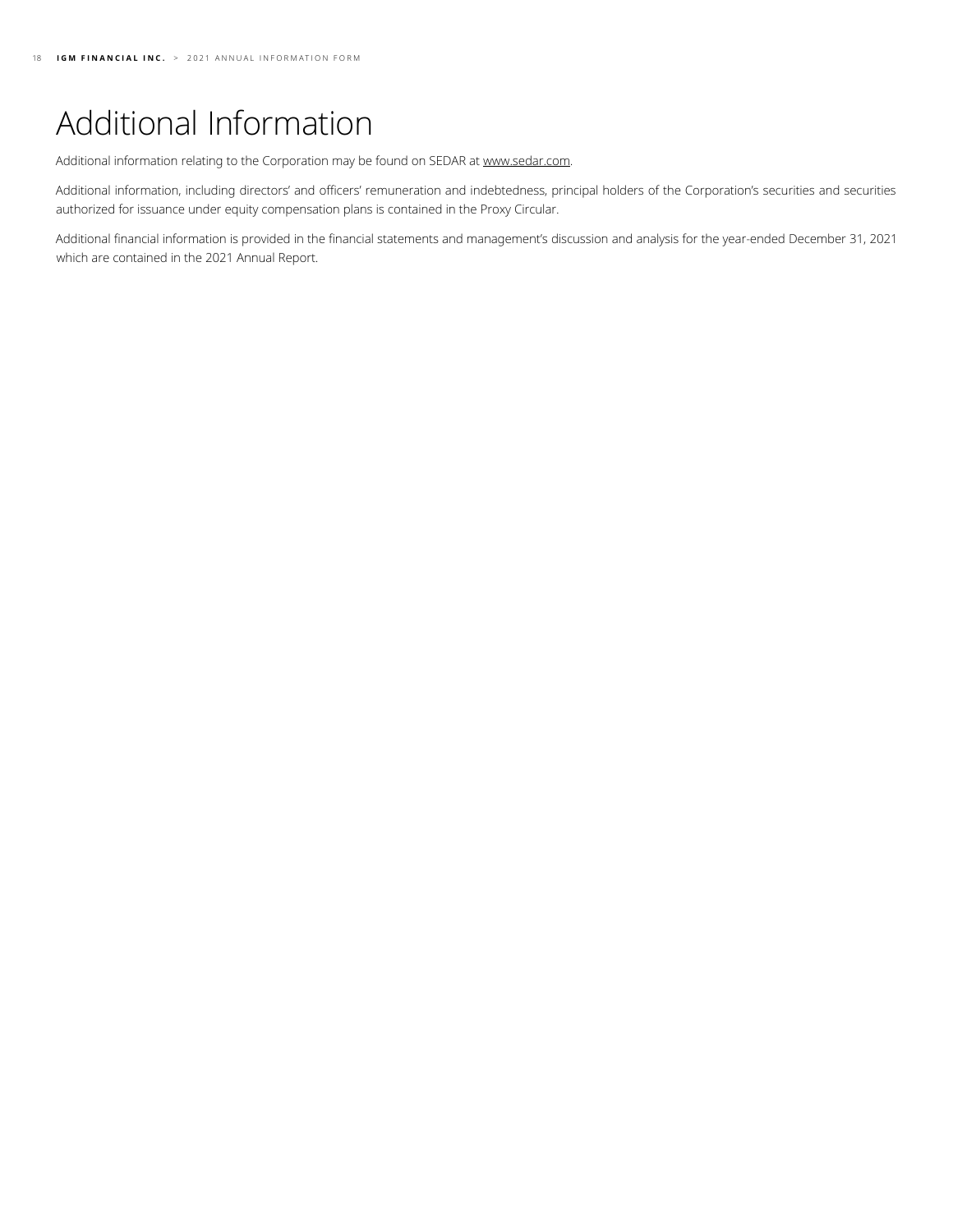## <span id="page-18-0"></span>Appendix A: Audit Committee Charter

## **IGM FINANCIAL INC.**

#### **1.0 COMPOSITION**

The Audit Committee (the "Committee") of IGM Financial Inc. (the "Corporation") shall be composed of not less than three directors of the Corporation, all of whom shall be independent and financially literate within the meaning of the Canadian Securities Administrators National Instrument 52-110.

#### **2.0 PROCEDURAL MATTERS**

In connection with the discharge of its duties and responsibilities, the Committee shall observe the following procedures:

- 1. **Meetings.** The Committee shall meet at least four times every year, and more often if necessary, to discharge its duties and responsibilities hereunder.
- 2. **Advisors.** The Committee shall have the authority to engage independent counsel and other advisors as it determines necessary to carry out its duties and to set and pay, at the Corporation's expense, the compensation of such advisors.
- 3. **Quorum.** A quorum at any meeting of the Committee shall be two Committee members.
- 4. **Secretary.** The Corporate Secretary or an Associate Secretary or such other person as may be designated by the Chair of the Committee, or any person appointed by the Chair of the Committee, shall act as secretary of meetings of the Committee.
- 5. **Calling of Meetings.** A meeting of the Committee may be called by the Chair of the Committee, by the Chair of the Board of Directors (the "Board"), by the President and Chief Executive Officer, by the external auditor of the Corporation, or by any member of the Committee. Meetings may be held at any time without notice if all members of the Committee waive notice, provided that the attendance of a Committee member at any such meeting shall be a waiver of notice of that meeting except where the Committee member objects to the transaction of business on the grounds that the meeting has not been validly called. When a meeting of the Committee is called by any one other than the Chair of the Board, the Chair of the Committee shall so inform the Chair of the Board.
- 6. **Joint Meetings with Risk Committee.** In each year, during a portion of at least one of the meetings referred to in Section 2.1 hereof, the Committee shall meet with the Corporation's Risk Committee and the Head of the Risk Function to present the Chief Internal Auditor's opinion on the design and operating effectiveness of the Risk Governance Framework.
- 7. **Guests.** The Committee may from time to time invite such persons as it considers fit to attend its meetings and to take part in its discussions and the consideration of matters before the Committee.

### **3.0 DUTIES AND RESPONSIBILITIES**

- **3.1 Financial Disclosure.** The Committee shall:
	- 1. review the Corporation's:
		- (a) interim and annual financial statements;
		- (b) interim and annual management's discussions and analysis;
		- (c) interim and annual earnings press releases; and
		- (d) other documents containing audited or unaudited financial information, at its discretion;

and report thereon to the Board before such documents are approved by the Board and disclosed to the public; and

2. be satisfied that adequate procedures are in place for the review of the Corporation's public disclosure of financial information extracted or derived from the Corporation's financial statements, other than the disclosure provided by the financial statements, management's discussions and analyses and earnings press releases, and shall periodically assess the adequacy of those procedures.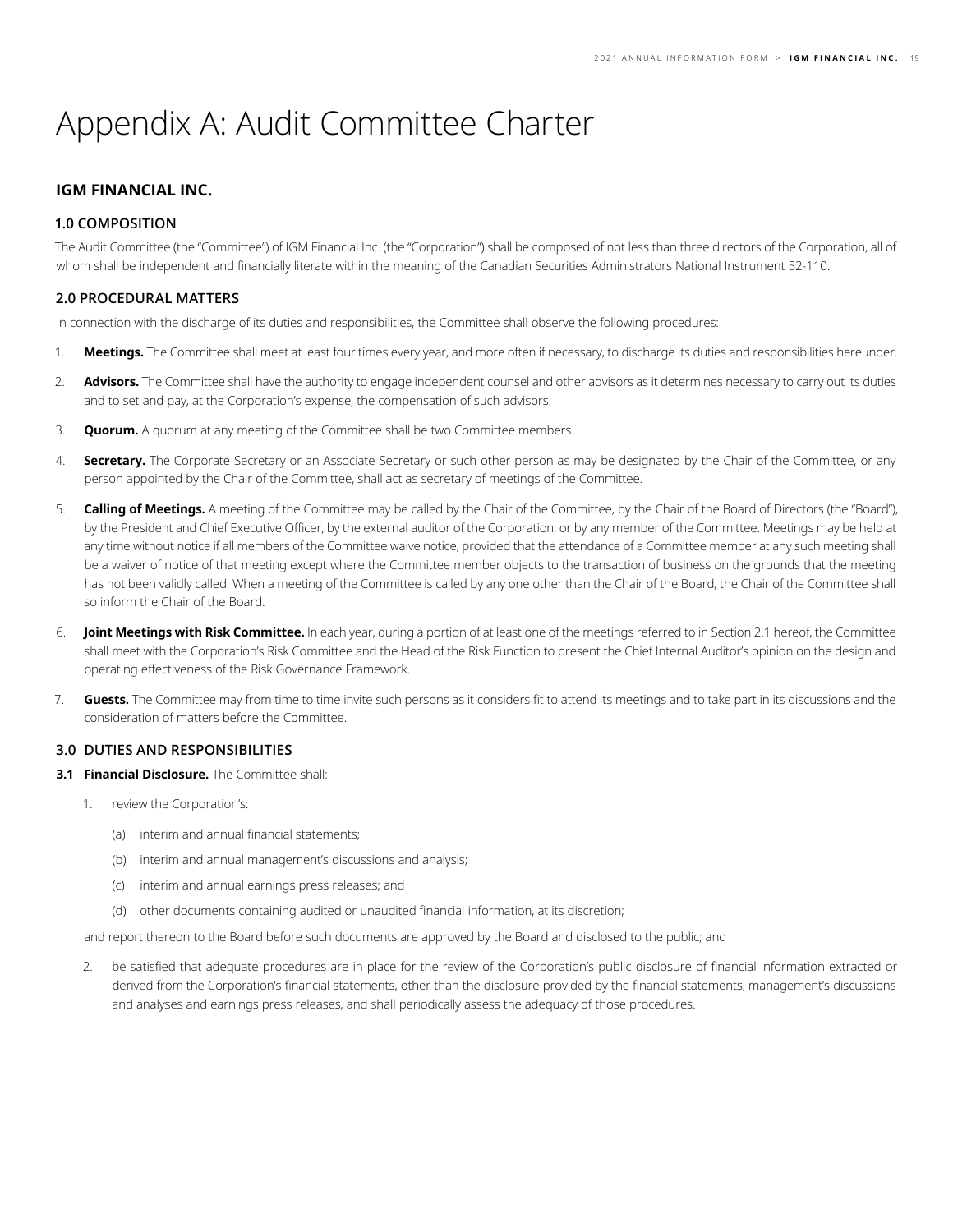#### **3.2 External Audit.** The Committee shall:

- 1. recommend to the Board the external auditor to be appointed for purposes of preparing or issuing an auditor's report or performing other audit, review or attest services;
- 2. review the terms of the external auditor's engagement, the appropriateness and reasonableness of proposed audit fees, and any issues relating to the payment of audit fees, and make a recommendation to the Board with respect to the compensation of the external auditor;
- 3. review the independence of the external auditor, including an annual report prepared by the external auditor regarding its independence;
- 4. review the external auditor's engagement to ensure that the external auditor is duly appointed as external auditor of each of the Corporation's subsidiary entities, unless in the opinion of the Corporation, after consulting the external auditor, the total assets and/ or net income of the subsidiary entity are not a material part of the total assets and/or net income of the Corporation, or unless, in the case of a subsidiary entity that carries on its operations in a country other than Canada, the laws of the country do not permit such appointment;
- 5. review the recommendation of the external auditor for the person designated to conduct the audit;
- 6. meet with the external auditor and with management to review the audit plan, audit findings, and any restrictions on the scope of the external auditor's work;
- 7. review with the external auditor and management any changes in Generally Accepted Accounting Principles; the quality and the acceptability of major accounting policies and assumptions; alternative treatments of financial information within Generally Accepted Accounting Principles that have been discussed with management, the ramifications of the use of alternative treatments, and the treatment preferred by the external auditor; the presentation and impact of significant risks and uncertainties that could adversely affect the wellbeing of the Corporation; and key estimates and judgments of management; in each case that may be material to the Corporation's financial reporting;
- 8. have the authority to communicate directly with the external auditor;
- 9. receive reports directly from the external auditor;
- 10. directly oversee the work of the external auditor that is related to the preparation or issue of an auditor's report or other audit, review or attest services for the Corporation, including the resolution of disagreements between management and the external auditor regarding financial reporting;
- 11. meet with the external auditor to discuss the annual financial statements (including the report of the external auditor thereon) and the interim financial statements (including the review engagement report of the external auditor thereon);
- 12. review any management letter containing the recommendations of the external auditor, and the response and follow up by management in relation to any such recommendations;
- 13. review any evaluation of the Corporation's internal control over financial reporting conducted by the external auditor, together with management's response;
- 14. pre-approve (or delegate such pre-approval to one or more of its members) in accordance with a pre-approval policy, all engagements for nonaudit services to be provided to the Corporation or its subsidiary entities by the external auditor, together with all non- audit services fees, and consider the impact of such engagements and fees on the independence of the external auditor;
- 15. review and approve the Corporation's hiring policy regarding partners, employees and former partners and employees of the present and former external auditor; and
- 16. review all issues and statements related to a change of the external auditor and the steps planned by management for an orderly transition.

#### **3.3 Pension Plans.** The Committee shall:

- 1. review and approve (i) reports and certifications with respect to all plan audit-related activities as outlined in the Pension Plan Annual Report and (ii) Pension Plan financial reports; and
- 2. approve the appointment of the Pension Plan auditor.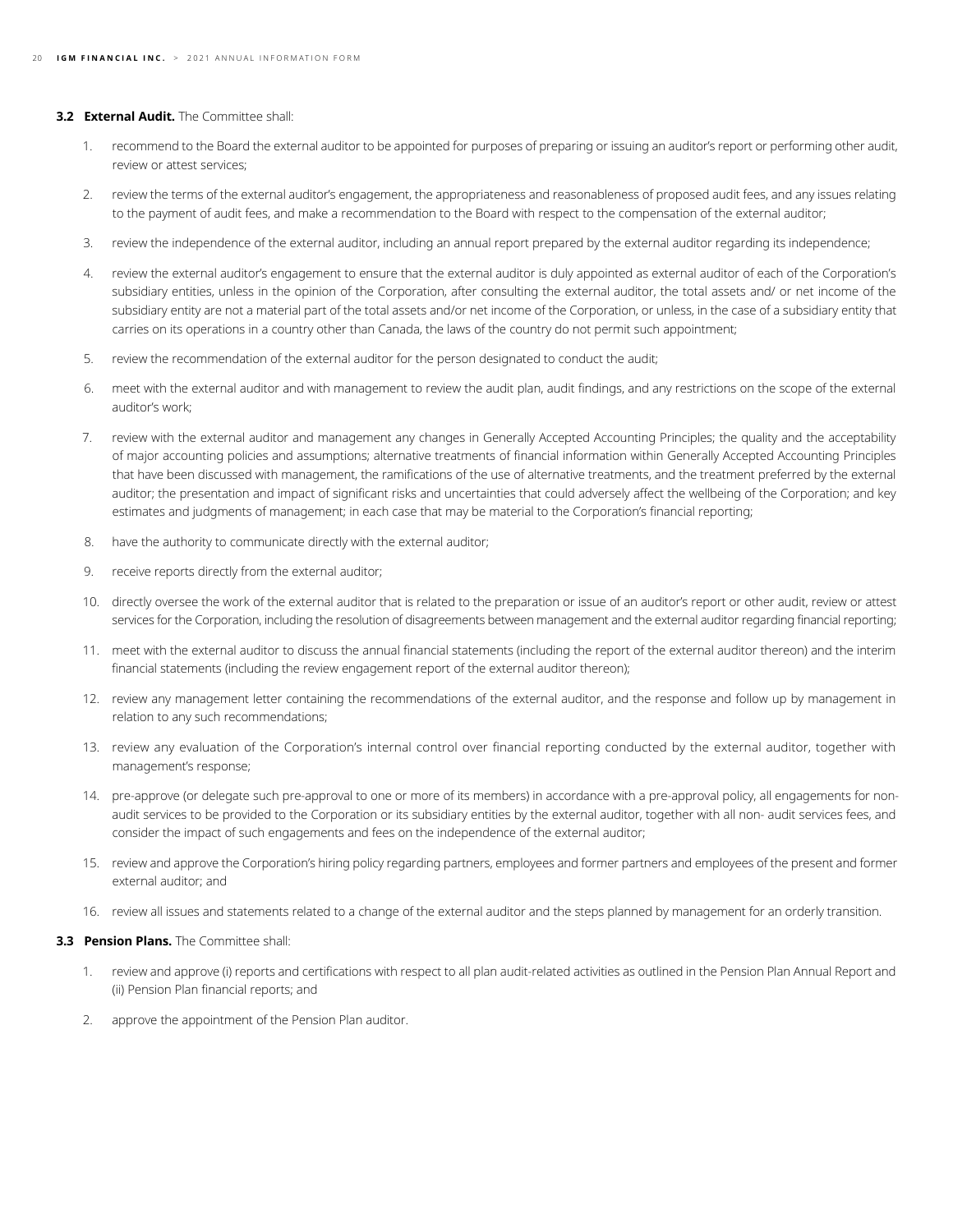#### **3.4 Internal Audit.** The Committee shall:

- 1. have the authority to communicate directly with the internal auditor;
- 2. review periodically the internal audit mandates of the Corporation;
- 3. review annually the internal audit plan;
- 4. require management to implement and maintain appropriate internal control procedures and review, evaluate and approve those procedures;
- 5. meet with the internal auditor and with management to discuss the effectiveness of the internal control procedures established for the Corporation; and
- 6. review a summary of the internal auditor's reports and management's responses and subsequent follow-up to any material risks identified in such reports.

#### **3.5 Compliance.** The Committee shall:

- 1. review reports of the chief compliance officer and chief privacy officer;
- 2. meet with the chief compliance officer and chief privacy officer to discuss the effectiveness of existing policies and procedures for compliance with applicable laws and regulations;
- 3. monitor compliance with the Code of Conduct or Business Conduct Policy, as applicable; and
- 4. review periodically the mandate of the chief compliance officer and chief privacy officer of the Corporation.

#### **3.6 Accounting Complaints Handling Procedures.** The Committee shall establish procedures for:

- 1. the receipt, retention and treatment of complaints received by the Corporation regarding accounting, internal accounting controls, or auditing matters; and
- 2. the confidential, anonymous submission by employees of the Corporation of concerns regarding questionable accounting or auditing matters.
- **3.7 In-Camera Sessions.** The Committee shall periodically meet in-camera alone, and meet separately with each of the external auditor, internal auditor and management, as the Committee deems appropriate.

#### **3.8 Subsidiaries.**

- 1. With respect to any Material Operating Subsidiary in the corporate ownership chain between the Corporation and any Direct Subsidiary, the Committee shall review the financial statements of that Material Operating Subsidiary.
- 2. With respect to any Direct Subsidiary:
	- (a) the Committee shall rely on the review and approval of the financial statements of the Direct Subsidiary by the audit committee and the board of directors of the Direct Subsidiary, and on reports or opinions of the external auditor on those financial statements;
	- (b) the Committee shall receive a copy of the charter of the Direct Subsidiary's audit committee, together with a memorandum summarizing its meeting processes and structure ("Process Memorandum"); and
	- (c) at each meeting of the Committee, the secretary of the Committee shall table a report from the secretary of the Direct Subsidiary's audit committee confirming that the processes mandated by its charter and Process Memorandum have been followed.
- 3. For these purposes:
	- (a) "Material Operating Subsidiary" means an operating subsidiary whose net income represents 10% or more of the net income of the Corporation; and
	- (b) "Direct Subsidiary" means any Material Operating Subsidiary that is directly owned by the Corporation and that has an audit committee which is comprised of a majority of independent directors.